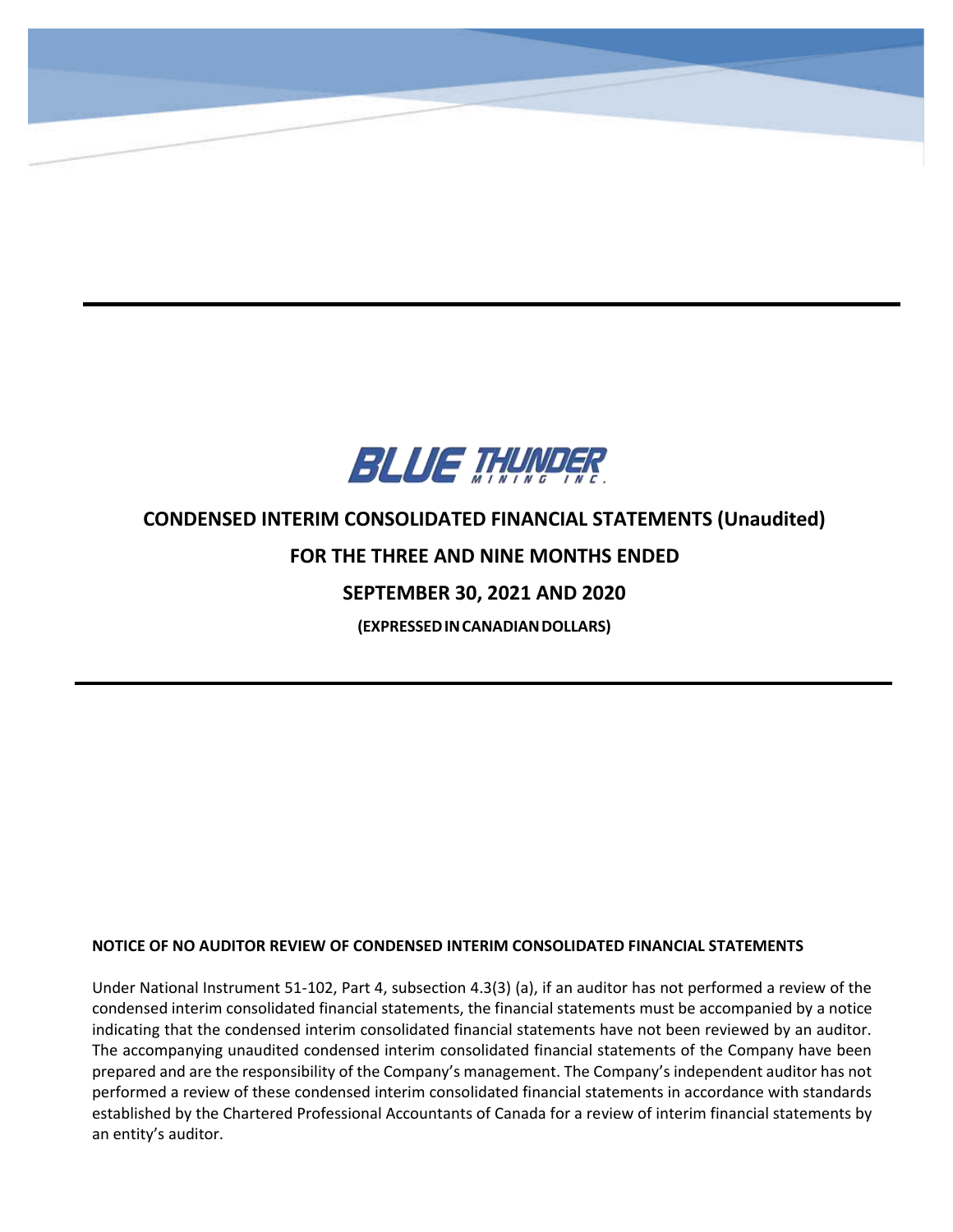#### **CONDENSED INTERIM CONSOLIDATED STATEMENTS OF FINANCIAL POSITION (Expressed in Canadian Dollars)**

|                                         |           | September 30, December 31, |             |
|-----------------------------------------|-----------|----------------------------|-------------|
| As at                                   |           | 2021                       | 2020        |
|                                         | Note      | \$                         | \$          |
| <b>ASSETS</b>                           |           | (Unaudited)                |             |
| <b>Current assets</b>                   |           |                            |             |
| Cash                                    |           | 429,402                    | 3,088,695   |
| Sundry receivables and prepaid expenses | 5         | 506,040                    | 253,817     |
| <b>Total current assets</b>             |           | 935,442                    | 3,342,512   |
|                                         |           |                            |             |
| <b>Non-current assets</b>               |           |                            |             |
| Exploration and evaluation assets       | 13        | 975,477                    | 947,977     |
| <b>TOTAL ASSETS</b>                     |           | 1,910,919                  | 4,290,489   |
|                                         |           |                            |             |
| <b>LIABILITIES AND EQUITY</b>           |           |                            |             |
| <b>Current liabilities</b>              |           |                            |             |
| Amounts payable and accrued liabilities | 6,16      | 317,907                    | 360,127     |
| Flow-through share premium liability    | 8         | 166,569                    | 652,677     |
|                                         |           |                            |             |
| <b>Total liabilities</b>                |           | 484,476                    | 1,012,804   |
| <b>EQUITY</b>                           |           |                            |             |
| Share capital                           | 9         | 6,128,853                  | 6,118,689   |
| Warrants                                | 10        | 464,602                    | 582,937     |
| Contributed surplus                     | 11        | 1,114,381                  | 1,056,311   |
| Accumulated deficit                     |           | (6, 281, 393)              | (4,480,252) |
|                                         |           |                            |             |
| <b>Total equity</b>                     |           | 1,426,443                  | 3,277,685   |
| <b>TOTAL LIABILITIES AND EQUITY</b>     |           | 1,910,919                  | 4,290,489   |
|                                         |           |                            |             |
| Nature of operations and going concern  | 1,2       |                            |             |
| Commitments and contingencies           | 1,8,13,19 |                            |             |
| Subsequent events                       | 20        |                            |             |
| APPROVED BY THE BOARD:                  |           |                            |             |
|                                         |           |                            |             |
| Signed, "Chad Williams", Director       |           |                            |             |
|                                         |           |                            |             |
|                                         |           |                            |             |

Signed, "Jean-Patrick Lariviere", Director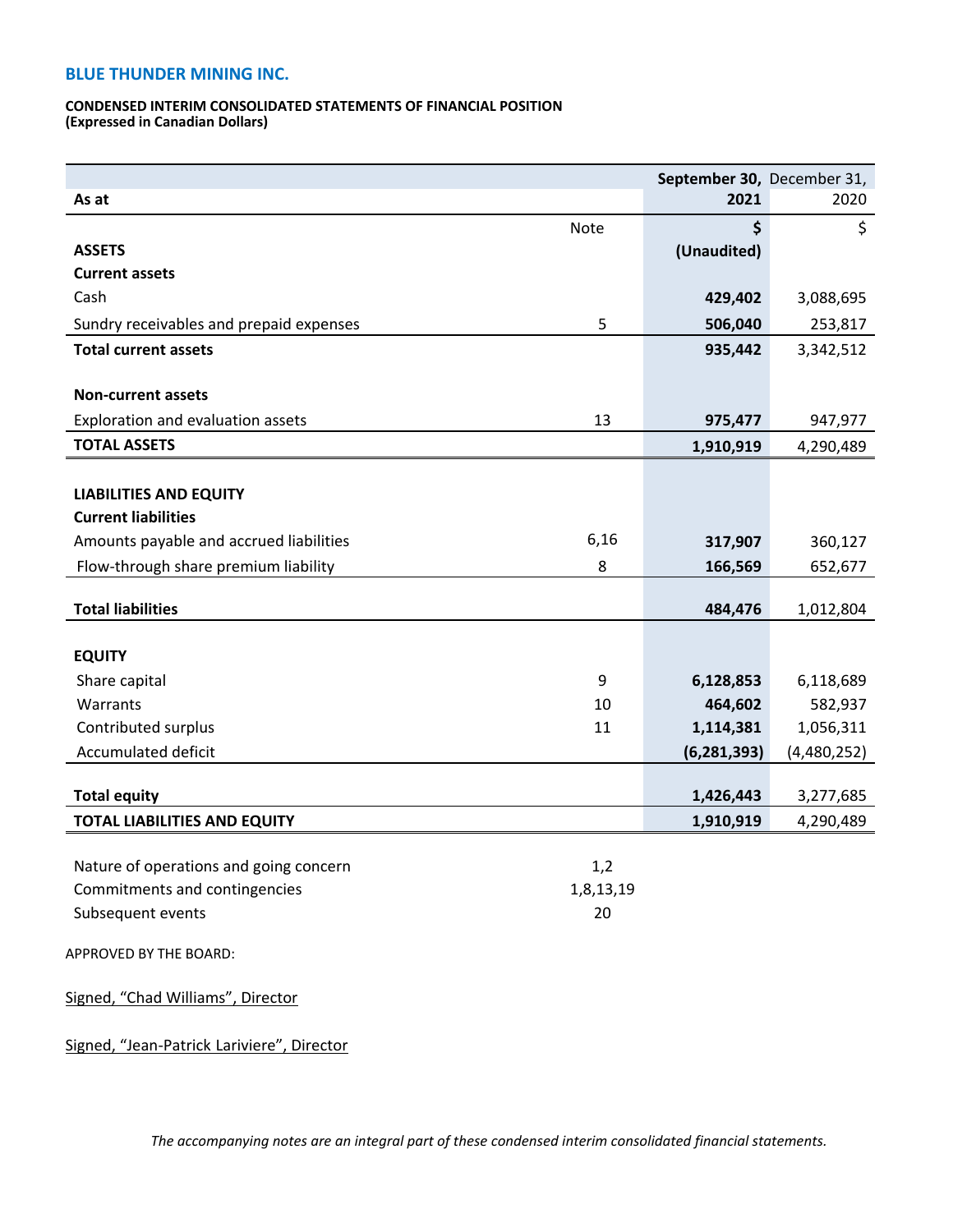#### **CONDENSED INTERIM CONSOLIDATED STATEMENTS OF LOSS AND COMPREHENSIVE LOSS (Unaudited) (Expressed in Canadian Dollars)**

| Periods ended September 30,                      |             | Three months |            |             | Nine months |  |
|--------------------------------------------------|-------------|--------------|------------|-------------|-------------|--|
|                                                  |             | 2021         | 2020       | 2021        | 2020        |  |
|                                                  | <b>Note</b> | \$           | \$         | \$          | \$          |  |
| <b>Operating Expenses</b>                        |             |              |            |             |             |  |
| Exploration and evaluation expenditures          | 14          | 452,019      | 667,296    | 1,761,139   | 1,254,537   |  |
| General and administrative expenses              | 15          | 270,938      | 354,817    | 648,319     | 789,566     |  |
| <b>Total expenses</b>                            |             | 722,957      | 1,022,113  | 2,409,458   | 2,044,103   |  |
| Other expenses (income)                          |             |              |            |             |             |  |
| Transaction cost of qualifying transaction       | 17          |              |            |             | 596,448     |  |
| Flow-through share premium                       | 8           | (124, 792)   | (196, 847) | (486, 108)  | (211, 629)  |  |
| Interest (income) expense                        |             | (744)        | (750)      | (3,874)     | (1,743)     |  |
| Loss and comprehensive loss for the period       |             | 597,421      | 824,516    | 1,919,476   | 2,427,179   |  |
|                                                  |             |              |            |             |             |  |
| <b>Basic and diluted loss per share</b>          | 12          | \$0.01       | \$0.01     | \$0.02      | \$0.04      |  |
|                                                  |             |              |            |             |             |  |
| Weighted average number of common shares – basic |             |              |            |             |             |  |
| and diluted                                      |             | 102,807,317  | 79,877,642 | 102,714,404 | 60,750,336  |  |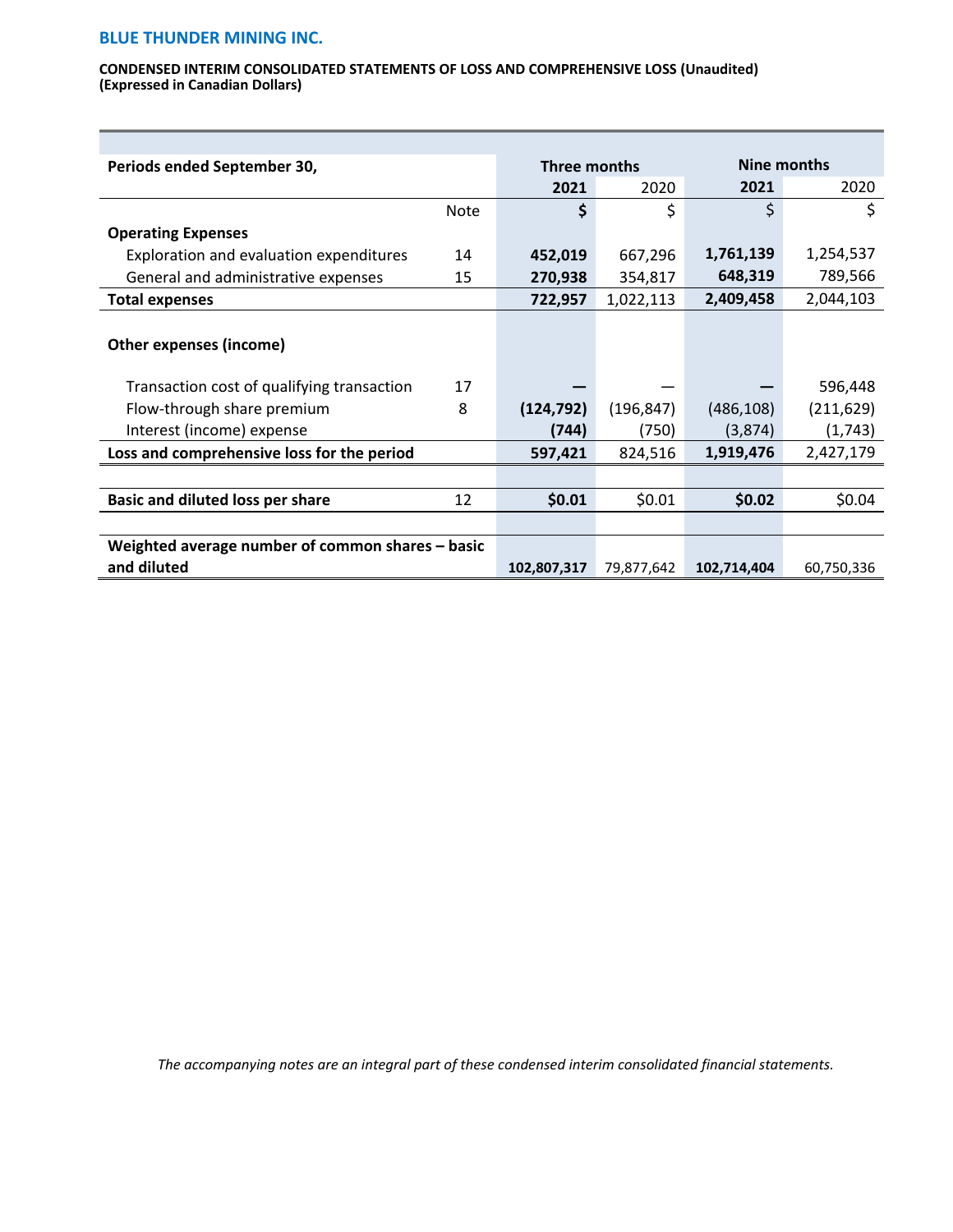#### **CONDENSED INTERIM CONSOLIDATED STATEMENTS OF CASH FLOWS (Unaudited) (Expressed in Canadian Dollars)**

| For the nine months ended,                       |      |             | September 30, |
|--------------------------------------------------|------|-------------|---------------|
|                                                  |      | 2021        | 2020          |
|                                                  | Note | \$          | \$            |
| Cash flows from the following activities:        |      |             |               |
| <b>Operating activities:</b>                     |      |             |               |
| Net (loss) for the period                        |      | (1,919,476) | (2,427,178)   |
| Adjustments for:                                 |      |             |               |
| Transaction costs of qualifying transaction      | 17   |             | 596,448       |
| Acquisition of strategic data                    |      | 10,000      | 400,000       |
| Share-based compensation                         | 11   | 58,134      | 175,041       |
| Flow-through share premium                       | 8    | (486, 108)  | (14, 782)     |
| Sundry receivables and prepaid expenses          |      | (252, 223)  | (40, 653)     |
| Amounts payable and accrued liabilities          |      | (42, 220)   | 55,434        |
| Net cash used in operating activities            |      | (2,631,893) | (1, 255, 690) |
|                                                  |      |             |               |
| Investing activities:                            |      |             |               |
| Acquisition of exploration and evaluation assets |      | (27, 500)   |               |
|                                                  |      |             |               |
| Net cash used in investing activities            |      | (27, 500)   |               |
| <b>Financing activities:</b>                     |      |             |               |
| Proceeds from private placements                 | 9    |             | 2,233,740     |
| Share issue costs                                | 9    |             | (157, 071)    |
| Exercise of stock options                        | 11   | <b>100</b>  | 31,875        |
| Cash acquired from qualifying transaction        | 17   |             | 525,000       |
| Net cash provided by financing activities        |      | 100         | 2,633,544     |
|                                                  |      |             |               |
| Net change in cash                               |      | (2,659,293) | 1,377,854     |
| Cash, beginning of period                        |      | 3,088,695   | 396,176       |
|                                                  |      |             |               |

Supplemental cash flow information:

| Value of common shares issued for acquisition of exploration and evaluation<br>assets (note 9,13) | \$10,000 | \$978,871 |
|---------------------------------------------------------------------------------------------------|----------|-----------|
| Broker warrants issued in connection with private placements (note 9)                             |          | \$70.461  |

*The accompanying notes are an integral part of these condensed interim consolidated financial statements.*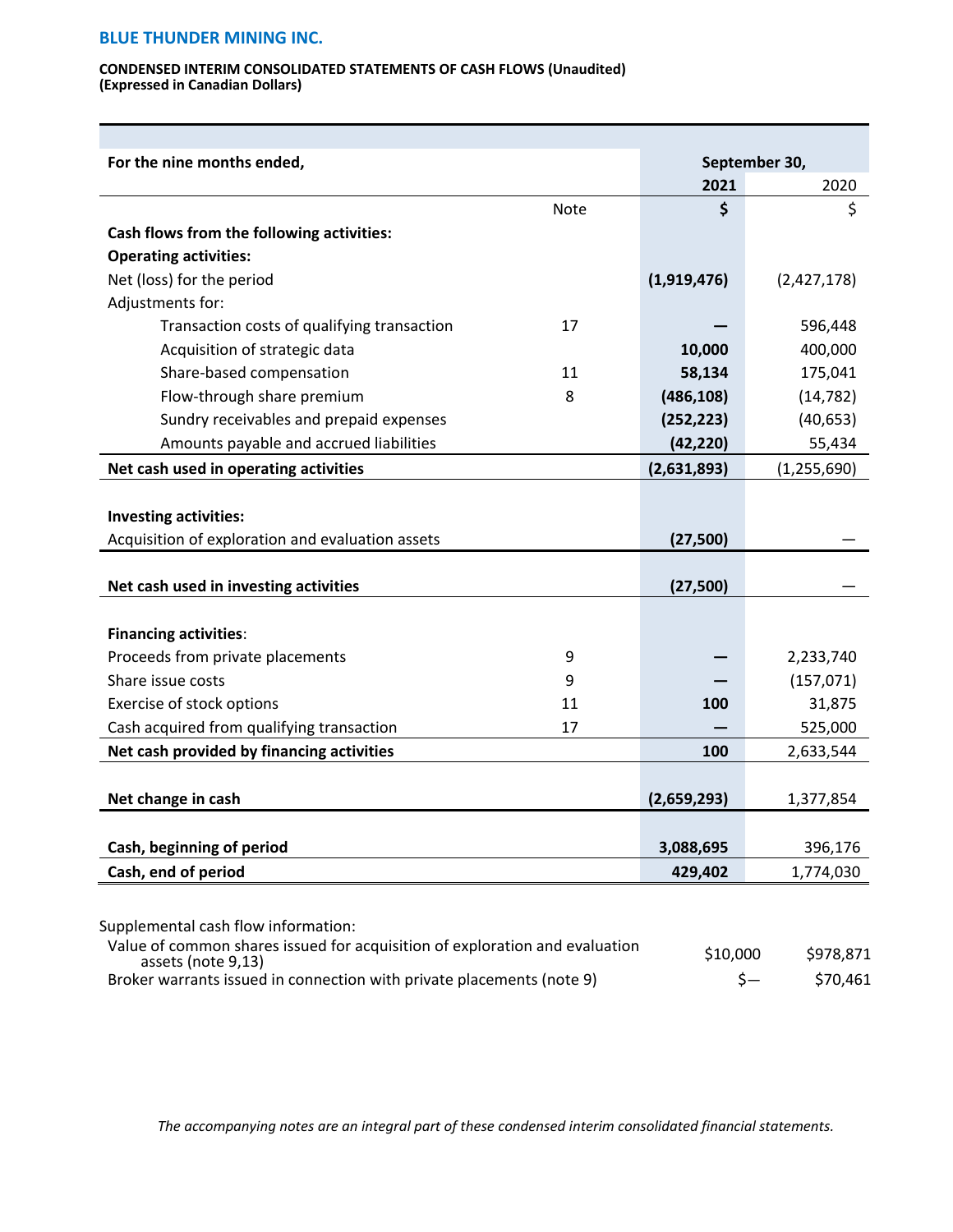#### **CONDENSED INTERIM CONSOLIDATED STATEMENTS OF CHANGES IN SHAREHOLDERS' EQUITY (Unaudited) (Expressed in Canadian Dollars)**

|                                           |      | <b>CAPITAL</b> |               | <b>RESERVES</b> |                          | <b>EQUITY</b>      |               |
|-------------------------------------------|------|----------------|---------------|-----------------|--------------------------|--------------------|---------------|
|                                           |      |                |               |                 | <b>Contributed</b>       | <b>Accumulated</b> |               |
|                                           | Note | # Shares       | Share capital | <b>Warrants</b> | surplus                  | deficit            | <b>Total</b>  |
| Balance, December 31, 2019                |      | 38,846,840     | \$1,109,699   | \$145,075       | \$806,628                | \$(1,551,016)      | \$510,386     |
| Private placements                        | 9    | 22,251,836     | 2,545,740     |                 |                          |                    | 2,545,740     |
| Less share issue costs                    | 9    |                | (255, 148)    | 70,461          |                          |                    | (184, 687)    |
| Warrants issued                           | 9    |                | (348, 937)    | 348,937         |                          |                    |               |
| Shares issued for qualifying transaction  | 9,17 | 9,604,068      | 1,062,444     | 10,972          | 48,032                   | —                  | 1,121,448     |
| <b>Expiration of warrants</b>             | 10   |                |               | (80, 317)       |                          | 80,317             |               |
| Flow-through share premium                | 8    |                | (467, 190)    |                 |                          |                    | (467, 190)    |
| Shares issued as consideration            | 9,13 | 1,150,307      | 150,000       |                 |                          |                    | 150,000       |
| Shares issued for property acquisition    | 9    | 4,513,436      | 428,871       |                 |                          |                    | 428,871       |
| Shares issued for data purchase agreement | 9    | 3,200,000      | 400,000       |                 |                          |                    | 400,000       |
| Share-based compensation                  | 11   |                |               |                 | 175,041                  |                    | 175,041       |
| Exercise of stock options                 | 9,11 | 818,851        | 74,034        |                 | (42, 159)                |                    | 31,875        |
| Net loss and comprehensive loss           |      |                |               | —               | $\qquad \qquad \qquad$   | (2,426,037)        | (2,426,037)   |
| Balance, September 30, 2020               |      | 80,385,338     | \$4,699,513   | \$495,128       | \$987,542                | \$(3,896,736)      | \$2,285,447   |
| Private placements                        | 9    | 22,120,066     | 2,406,207     |                 |                          | —                  | 2,406,207     |
| Less share issue costs                    | 9    |                | (297, 504)    | 76,162          |                          |                    | (221, 342)    |
| Shares issued for property acquisition    | 9    | 101,000        | 10,000        |                 |                          |                    | 10,000        |
| Shares issued for data purchase agreement | 9    |                | (80,000)      |                 |                          |                    | (80,000)      |
| Warrants issued                           | 9    |                | (11, 647)     | 11,647          |                          |                    |               |
| Share-based compensation                  | 11   |                |               |                 | 68,769                   |                    | 68,769        |
| Flow-through share premium                | 8    |                | (607, 880)    |                 |                          |                    | (607, 880)    |
| Net loss and comprehensive loss           |      |                |               |                 |                          | (583, 516)         | (583, 516)    |
| Balance, December 31, 2020                |      | 102,606,404    | \$6,118,689   | \$582,937       | \$1,056,311              | \$(4,480,252)      | \$3,277,685   |
| <b>Expiration of warrants</b>             | 10   |                |               | (118, 335)      | $\overline{\phantom{0}}$ | 118,335            |               |
| Share-based compensation                  | 11   |                |               |                 | 58,134                   |                    | 58,134        |
| Shares issued for property acquisition    | 9    | 200,000        | 10,000        |                 |                          |                    | 10,000        |
| Exercise of stock options                 | 9,11 | 1,000          | 164           |                 | (64)                     |                    | 100           |
| Net loss and comprehensive loss           |      |                |               |                 |                          | (1,919,476)        | (1, 919, 476) |
| Balance, September 30, 2021               |      | 102,807,404    | \$6,128,853   | \$464,602       | \$1,114,381              | \$(6, 281, 393)    | \$1,426,443   |

*The accompanying notes are an integral part of these condensed interim consolidated financial statements.*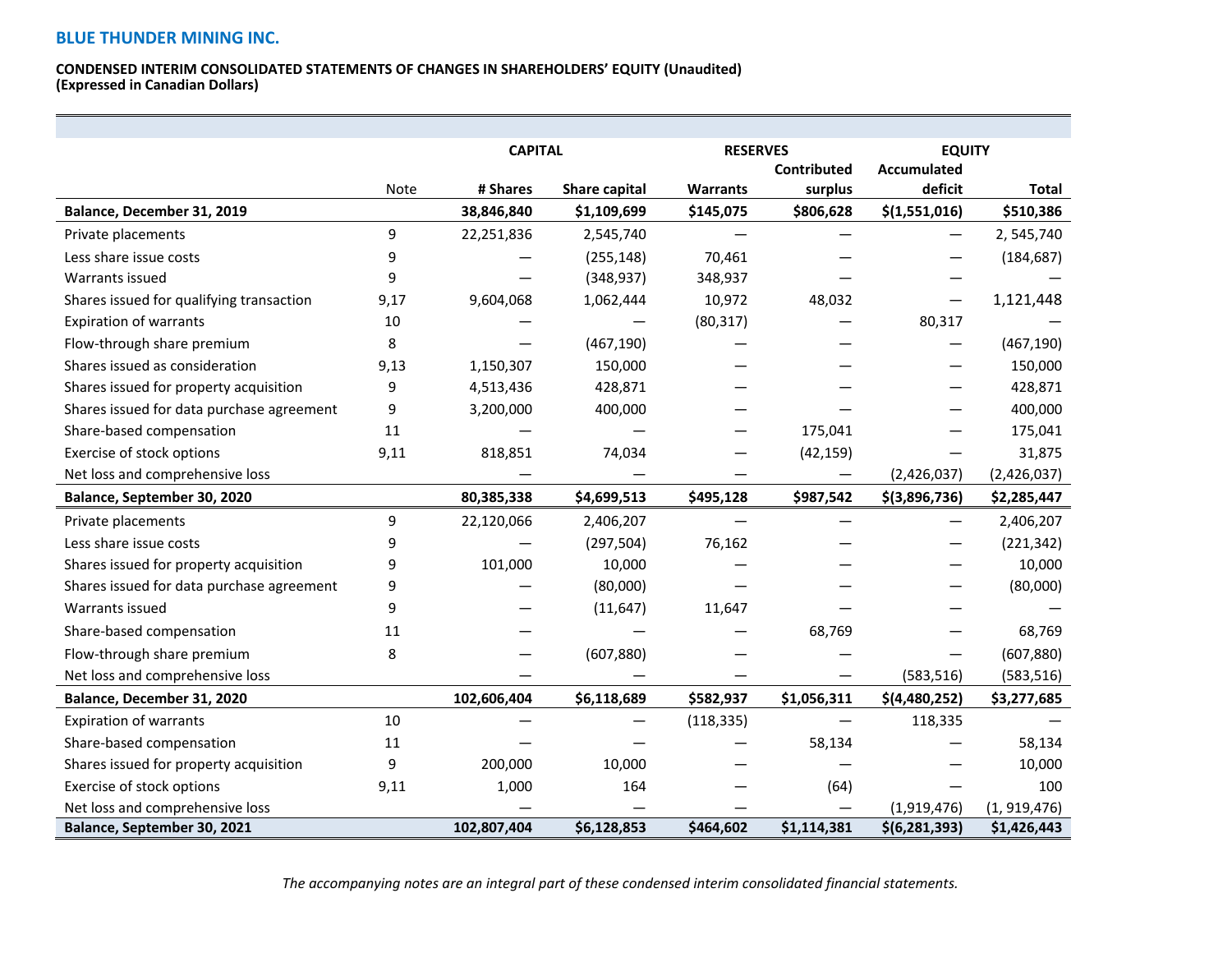#### **Notes to the Condensed Interim Consolidated Financial Statements for the three and nine months ended September 30, 2021 and 2020 (Unaudited) (Expressed in Canadian Dollars)**

# **1. Nature of Operations**

`

Blue Thunder Mining Inc. (formerly Platform Eight Capital Corp ("Platform Eight"), the "Company" or "BTMI") was incorporated pursuant to the Business Corporations Act (Ontario) on April 28, 2017. Its corporate office is located at 401 Bay Street, Suite 2704, P.O. Box 4, Toronto, Ontario, Canada, M5H 2Y4 and its shares are traded on the TSX Venture Exchange ("TSXV") under the symbol "BLUE" and on the OTCQB Venture Market ("OTCQB") under the symbol "BLTMF".

BTMI is an exploration company engaged in the identification, evaluation, acquisition and exploration of gold properties in Québec. The Company holds a 100% interest in five non-contiguous mineral exploration properties near Chibougamau, Québec.

On November 28, 2019, Blue Thunder Mining Corporation ("BTMC") entered into an amalgamation agreement ("Amalgamation Agreement") with Platform Eight, a TSXV-listed capital pool company, to complete a reverse takeover transaction (the "BTM Transaction"). On February 12, 2020, pursuant to the Amalgamation Agreement, Platform Eight completed a three-cornered amalgamation with BTMC, with the resulting corporation being continued under the name "Blue Thunder Mining Inc.". See note 17 – *Qualifying Transaction*.

Pursuant to the Amalgamation Agreement, each common share of Platform Eight was exchanged for one common share of BTMI, and each common share of BTMC was exchanged for 26.8476 common shares of BTMI. Following completion of the BTM Transaction each outstanding stock option and warrant to purchase Platform Eight and BTMC common shares were exercisable to purchase BTMI common shares at the same exchange ratios. All shares, options and warrants and per share, option and warrant data have been retroactively adjusted to reflect the exchange ratio as if occurred at the earliest period presented. These condensed interim consolidated financial statements are presented for accounting purposes as a continuation of BTMC, reflecting the acquisition of Platform Eight on a reverse acquisition basis.

# **2. Going Concern**

These condensed interim consolidated financial statements ("Interim Financial Statements") were prepared on a going concern basis of presentation, which contemplates the realization of assets and settlement of liabilities as they become due in the normal course of operations for the next fiscal year. For the three and nine months ended September 30, 2021, the Company incurred a net loss of \$1,919,476 (September 30, 2020 - \$2,427,179) and accumulated deficit was \$6,281,393 (December 31, 2020 - \$4,480,252).

These Interim Financial Statements do not give effect to any adjustments which would be necessary should the Company be unable to continue as a going concern and thus be required to realize its assets and discharge its liabilities in other than the normal course of business and at amounts different from those reflected in these Interim Financial Statements.

Although the Company has taken steps to verify title to exploration and evaluation properties in which it has an interest, in accordance with industry standards for the current stage of exploration of such properties, these procedures do not guarantee the Company's title. Property title may be subject to government licensing requirements or regulations, social licensing requirements, unregistered prior agreements, unregistered claims, aboriginal claims, and non-compliance with regulatory and environmental requirements. The Company's assets may also be subject to increases in taxes and royalties, renegotiation of contracts, expropriation of properties, and political uncertainty.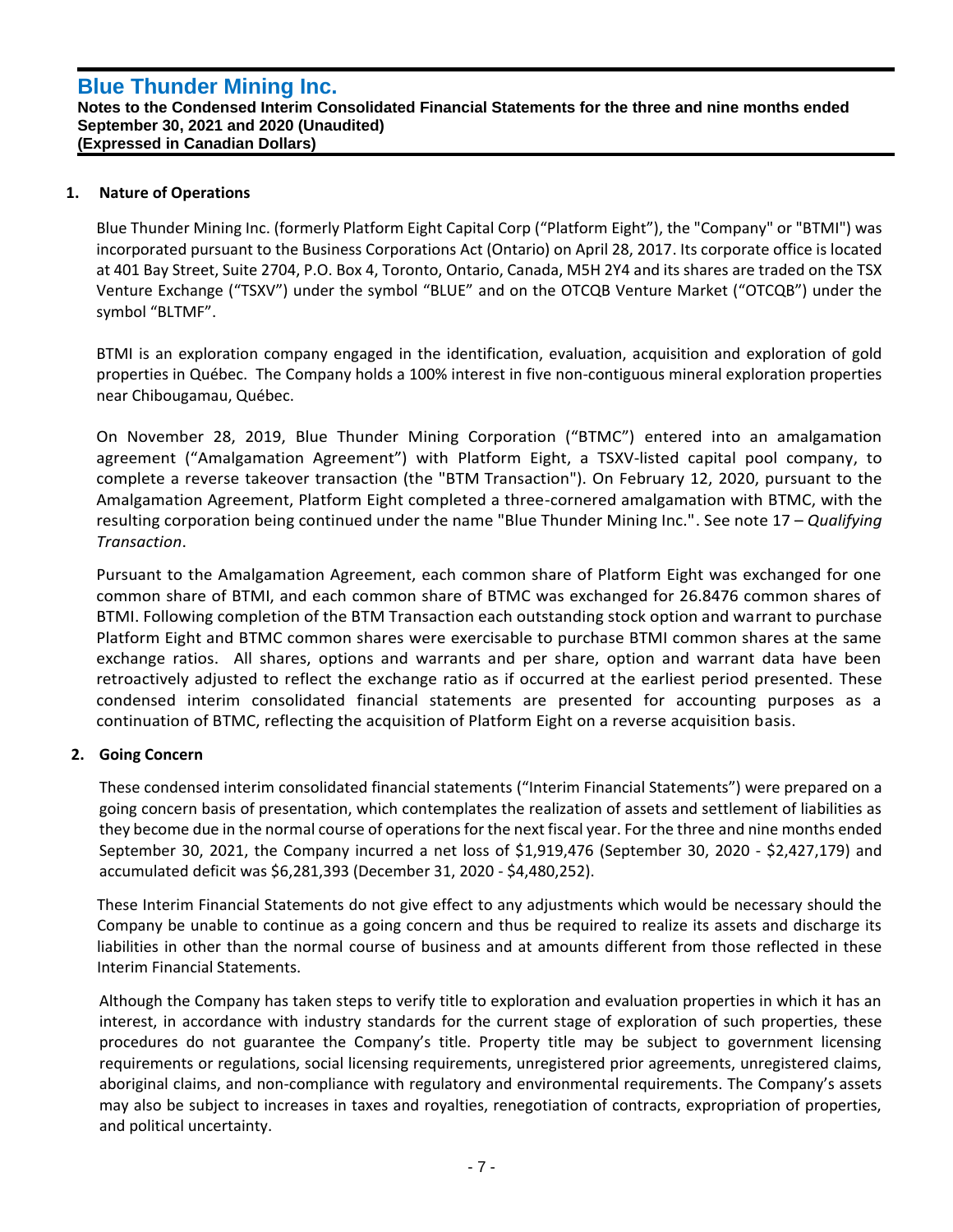#### **Notes to the Condensed Interim Consolidated Financial Statements for the three and nine months ended September 30, 2021 and 2020 (Unaudited) (Expressed in Canadian Dollars)**

The Company has not yet determined whether its exploration and evaluation assets contain economically recoverable reserves. The recovery of amounts comprising the exploration and evaluation assets is dependent upon the establishment and confirmation of recoverable reserves, the ability of the Company to obtain necessary financing to successfully complete the exploration and development of any such reserves, the potential future profitability of any such reserves or alternatively, the disposition, on an advantageous basis, of the Company's interests in the exploration and evaluation assets.

Working capital at September 30, 2021 was \$450,966 (December 31, 2020 – \$2,329,708). The Company has no current source of operating cash flow, and there can be no assurances that sufficient funding, including adequate financing, will be available to explore and develop the Company's properties and meet the ongoing general and administrative expenses incurred to maintain operations. The Company's status as a going concern is contingent upon raising the necessary funds through the issuance of equity or debt. Management believes its working capital will be sufficient to support activities for the next twelve months. Raising additional funds will be dependent on exploration results.

# COVID-19

`

In March 2020, the World Health Organization declared a global pandemic related to COVID-19. Its impact on global economies has been far-reaching and business around the world are being forced to cease or limit operations for long or indefinite periods of time. Measures taken to contain the spread of the virus, including travel bans, quarantines, social distancing, and closures of non-essential services have triggered significant disruptions to businesses worldwide, resulting in an economic slowdown. Global stock markets have also experienced high volatility and significant movement. Governments and central banks have responded with monetary and fiscal interventions to stabilize economic conditions. There is significant ongoing uncertainty surrounding COVID-19 and the extent and duration of the impacts that it may have on the Company's financial position and results, exploration activities, workers, partners, consultants, suppliers and on global financial markets. Considerable protocols have been implemented by the Company in order to continue operating in a safe manner.

# **3. Significant Accounting Policies**

# Statement of Compliance

The Company applies International Financial Reporting Standards ("IFRS") as issued by the International Accounting Standards Board ("IASB") and interpretations issued by the International Financial Reporting Interpretations Committee ("IFRIC"). These condensed Interim Financial Statements have been prepared in accordance with International Accounting Standard 34, *Interim Financial Reporting*. Accordingly, they do not include all of the information required for full interim financial statements required by IFRS as issued by IASB and interpretations issued by IFRIC.

The policies applied in these Interim Financial Statements are based on IFRSs issued and outstanding as of the date of filing this report. The same accounting policies and methods of computation followed in these condensed interim consolidated financial statements are set out in note 3 of the most recently filed annual financial statements as at and for the year ended December 31, 2020, except where noted below. Any subsequent changes to IFRS that are given effect in the Company's annual financial statements for the year ending December 31, 2021 could result in restatement of these Interim Financial Statements.

These Interim Financial Statements are presented in Canadian dollars, the Company's functional currency. All amounts have been rounded to the nearest dollar, unless otherwise noted.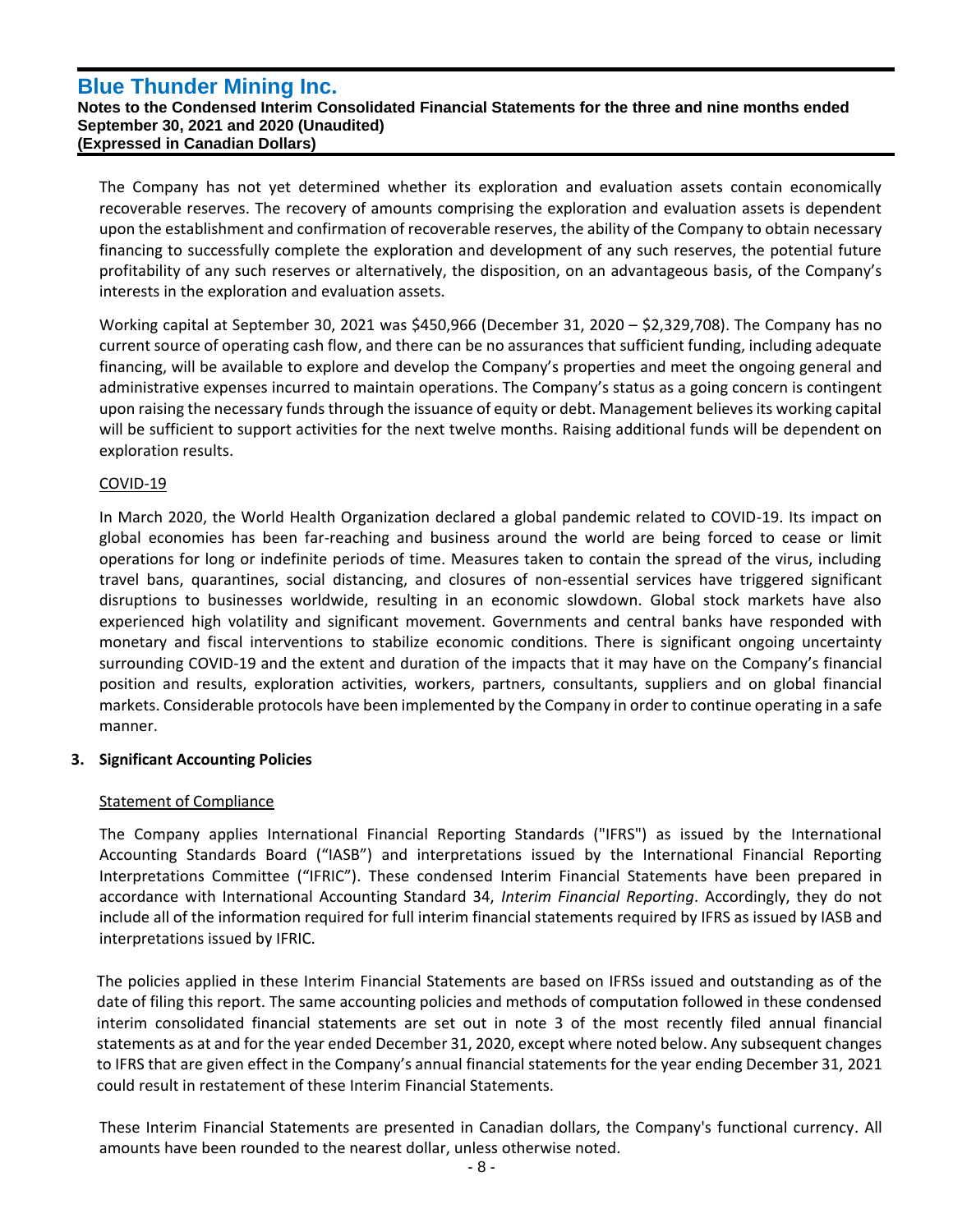#### **Notes to the Condensed Interim Consolidated Financial Statements for the three and nine months ended September 30, 2021 and 2020 (Unaudited) (Expressed in Canadian Dollars)**

These Interim Financial Statements were authorized for issue by the Board of Directors on November 29, 2021.

## Basis of Presentation

`

These Interim Financial Statements have been prepared on the historical cost basis except for certain non-current assets and financial instruments, which are measured at fair value, as explained in the accounting policies set out in below. In addition, these Interim Financial Statements have been prepared using the accrual basis of accounting, except for cash flow information.

# Basis of consolidation

These Interim Financial Statements incorporate the accounts of BTMI (formerly Platform Eight) and BTMC from February 12, 2020.

Subsidiaries consist of entities over which the Company is exposed to, or has rights to, variable returns as well as the ability to affect those returns through the power to direct the relevant activities of the entity. Subsidiaries are fully consolidated from the date control is transferred to the Company and are-deconsolidated from the date control ceases. These Interim Financial Statements include all the assets, liabilities, revenues, expenses and cash flows of the Company and its subsidiaries after eliminating inter-entity balances and transactions.

# Significant Accounting Judgments and Estimates

The preparation of these Interim Financial Statements requires management ("Management") to make certain estimates, judgments and assumptions that affect the reported amounts of assets and liabilities at the date of the Interim Financial Statements and reported amounts of expenses during the reporting period. Actual outcomes could differ from these estimates. These Interim Financial Statements include estimates that, by their nature, are uncertain. The impacts of such estimates are pervasive throughout the financial statements and may require accounting adjustments based on future occurrences. Revisions to accounting estimates are recognized in the period in which the estimate is revised and future periods if the revision affects both current and future periods. These estimates are based on historical experience, current and future economic conditions and other factors, including expectations of future events that are believed to be reasonable under the circumstances.

# Critical accounting estimates

Significant assumptions about the future that Management has made that could result in a material adjustment to the carrying amounts of assets and liabilities, in the event that actual results differ from assumptions made, relate to, but are not limited to, the following:

- The recoverability of other receivables which are included in the statements of financial position;
- Asset carrying values and impairment charges: in the determination of carrying values and impairment charges, Management looks at the higher of: recoverable amount; fair value less costs to sell in the case of assets; and significant or prolonged decline of fair value on financial assets indicating impairment. These determinations and their individual assumptions require that Management make a decision based on the best available information at each reporting period;
- Restoration, rehabilitation and environmental obligations: Management determines there are no material restoration, rehabilitation and environmental obligations, based on the facts and circumstances that existed in the current period that would trigger recognition of the provision in accordance with IAS 37, "*Provisions, contingent liabilities and contingent assets*";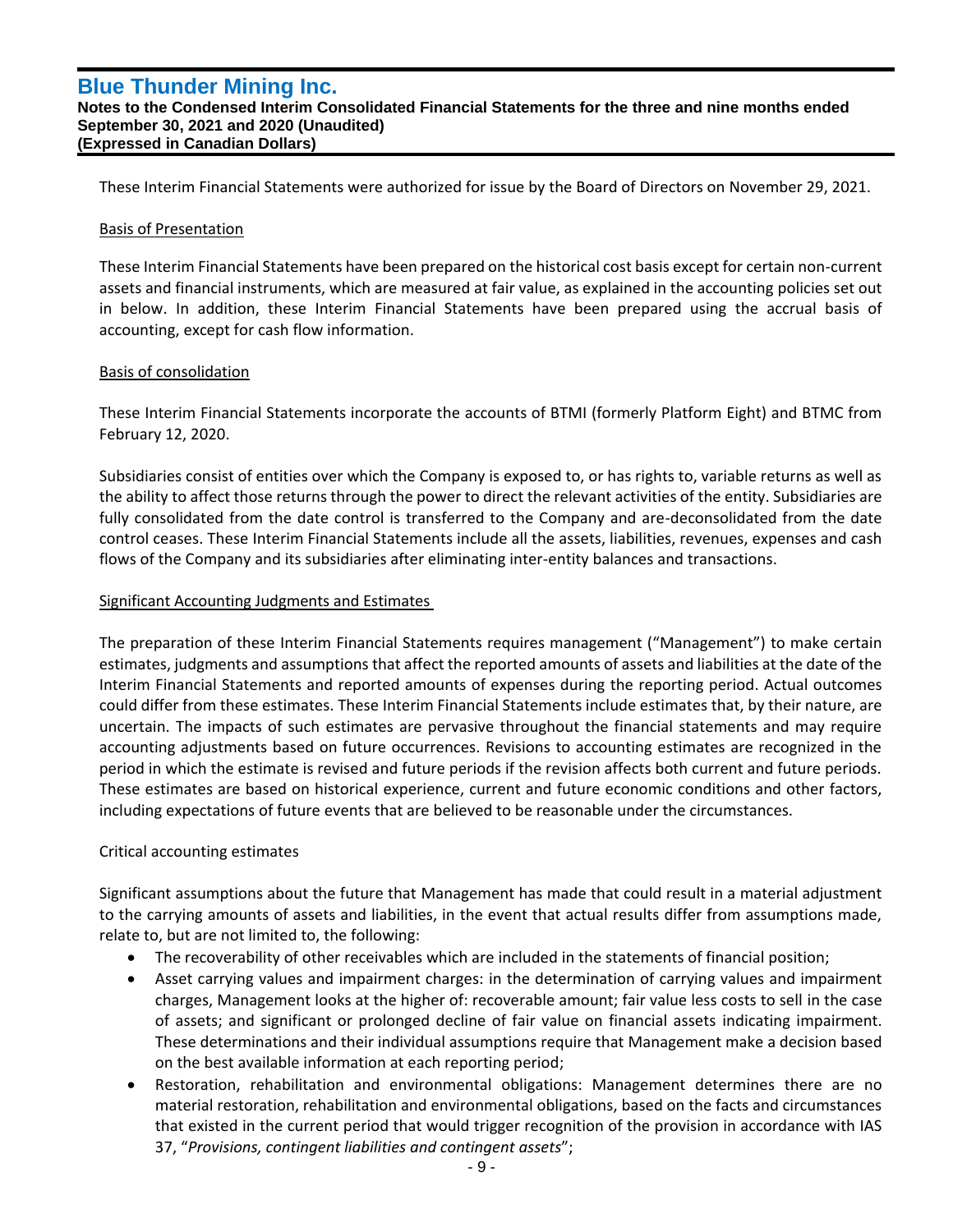`

#### **Notes to the Condensed Interim Consolidated Financial Statements for the three and nine months ended September 30, 2021 and 2020 (Unaudited) (Expressed in Canadian Dollars)**

- Management determines the fair value of warrants and stock options using the Black-Scholes option pricing model; and
- Income taxes and recovery of deferred tax assets: The measurement of income taxes payable and deferred income tax assets and liabilities requires Management to make judgments in the interpretations and application of the relevant tax laws. The actual amount of income taxes only becomes final upon filing and acceptance of the tax return by the relevant authorities, which occurs subsequent to the issuance of the financial statements.

# New Accounting Standards Not Yet Effective

IAS 1 – Presentation of Financial Statements ("IAS 1") was amended in January 2020 to provide a more general approach to the classification of liabilities under IAS 1 based on the contractual arrangements in place at the reporting date. The amendments clarify that the classification of liabilities as current or noncurrent is based solely on a company's right to defer settlement at the reporting date. The right needs to be unconditional and must have substance. The amendments also clarify that the transfer of a company's own equity instruments is regarded as settlement of a liability, unless it results from the exercise of a conversion option meeting the definition of an equity instrument. The amendments are effective for annual periods beginning on January 1, 2023.

IAS 37 – Provisions, Contingent Liabilities, and Contingent Assets ("IAS 37") was amended. The amendments clarify that when assessing if a contract is onerous, the cost of fulfilling the contract includes all costs that relate directly to the contract – i.e. a full-cost approach. Such costs include both the incremental costs of the contract (i.e. costs a company would avoid if it did not have the contract) and an allocation of other direct costs incurred on activities required to fulfill the contract – e.g. contract management and supervision, or depreciation of equipment used in fulfilling the contract. The amendments are effective for annual periods beginning on January 1, 2022.

# **4. Financial Risk Management**

# **Financial risk**

The Company's activities expose it to a variety of financial risks: credit risk, liquidity risk and market risk (including interest rate, foreign currency risk and price risk).

Risk management is carried out by the Company's Management with oversight of these risks by the Company's Board of Directors.

# (i) Credit risk

Credit risk is the risk of loss associated with a counterparty's inability to fulfill its payment obligations. The Company's credit risk is primarily attributable to cash and other receivables, which consist mainly of taxes recoverable. The Company has no significant concentration of credit risk arising from operations.

# (ii) Liquidity risk

The Company's approach to managing liquidity risk is to ensure that it will have sufficient liquidity to meet liabilities when due. At September 30, 2021, the Company had cash of \$429,402 (December 31, 2020 - \$3,088,695) to settle current liabilities of \$541,711 (December 31, 2020 - \$1,012,804). Current liabilities include a flow-through share liability of \$143,804 (December 31, 2020 - \$652,677) which does not get settled by cash. Instead, this balance is amortized (decreased) against qualifying flow-through expenditures which are required to be incurred before December 31, 2022. See note 19 – *Commitments and Contingencies*. All of the Company's financial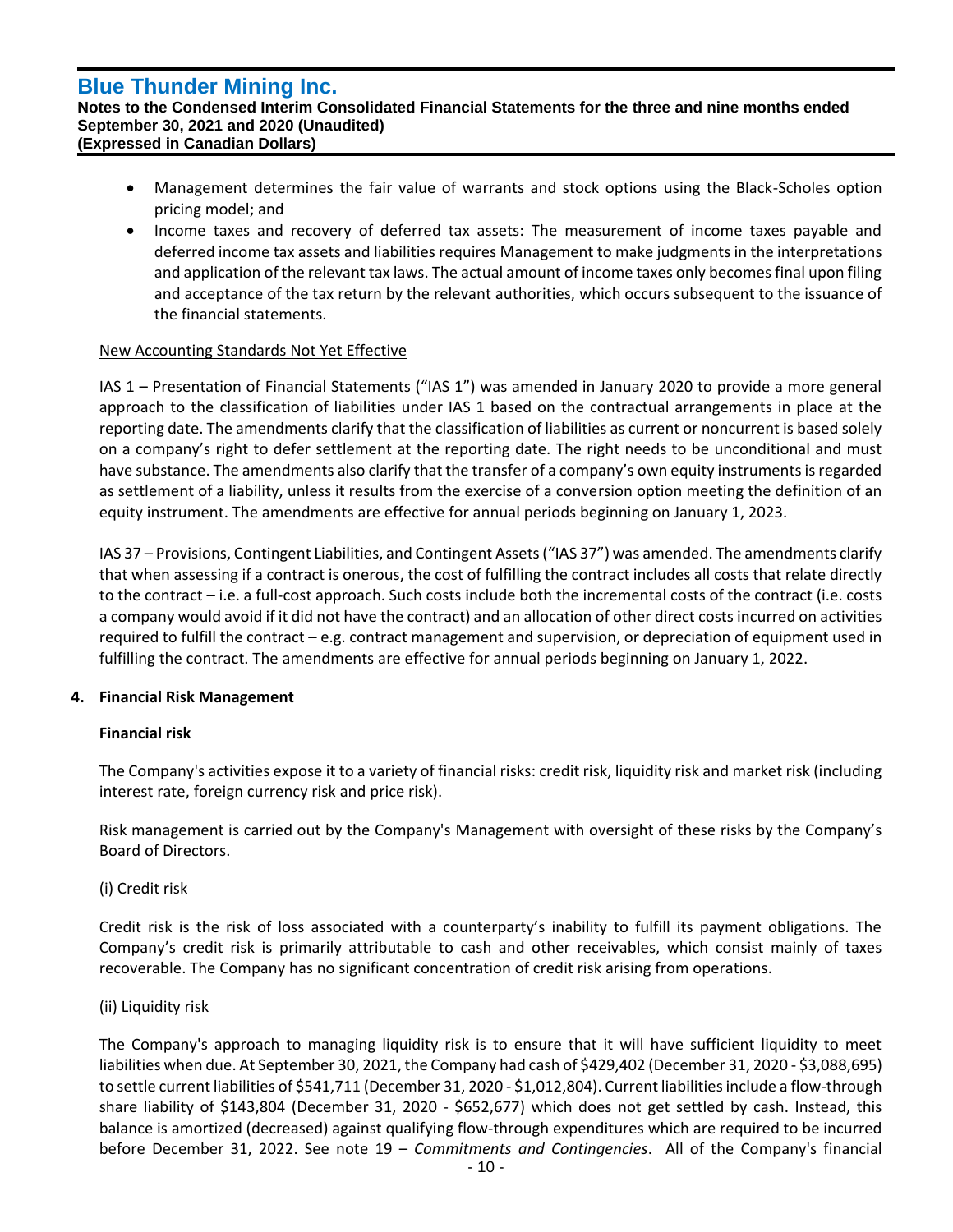**Notes to the Condensed Interim Consolidated Financial Statements for the three and nine months ended September 30, 2021 and 2020 (Unaudited) (Expressed in Canadian Dollars)**

liabilities have contractual maturities of less than 30 days.

(iii) Market risk

`

Market risk is the risk of loss that may arise from changes in market factors such as interest rates, foreign exchange rates and quoted prices.

# (a) Interest rate risk

At September 30, 2021, the Company had \$429,402 (December 31, 2020 - \$3,088,695) in cash balances and interest-bearing investments. The Company's current policy is to invest excess cash in high yield savings accounts and guaranteed investment certificates issued by a recognized Canadian chartered bank. The Company periodically monitors the investments it makes and the creditworthiness of the bank where the investments are held. As a result, Management believes the Company's exposure to interest rate risk is minimal.

# (b) Foreign currency risk

The Company does not have any significant assets in any currency other than its functional currency, nor does it have significant foreign currency denominated liabilities, therefore any changes in foreign exchange rates should not give rise to any significant change to the ongoing results of operations.

#### (c) Price risk

The Company is exposed to price risk with respect to equity prices and commodity prices. Equity price risk is defined as the potential adverse impact on the Company's loss due to movements in individual equity prices or general movements in the level of the stock market. Commodity price risk is defined as the potential adverse impact and economic value due to commodity price movements and volatilities. As the Company is not a commodity producer, Management believes the Company's exposure to price risk is minimal.

#### **5. Sundry Receivables and Prepaid Expenses**

|                         | September 30, | December 31, |
|-------------------------|---------------|--------------|
| As at                   | 2021          | 2020         |
| Sales tax receivable    | \$460,240     | \$213,690    |
| Wage subsidy receivable | 22,500        |              |
| Prepaid expenses        | 23,301        | 40,127       |
|                         | \$506,040     | \$253,817    |

# **6. Amounts Payable and Accrued Liabilities**

|                            | September 30, | December 31, |
|----------------------------|---------------|--------------|
| As at                      | 2021          | 2020         |
| Amounts payable            | \$286,879     | \$348,041    |
| <b>Accrued liabilities</b> | 31,028        | 12,086       |
|                            | \$317,907     | \$360,127    |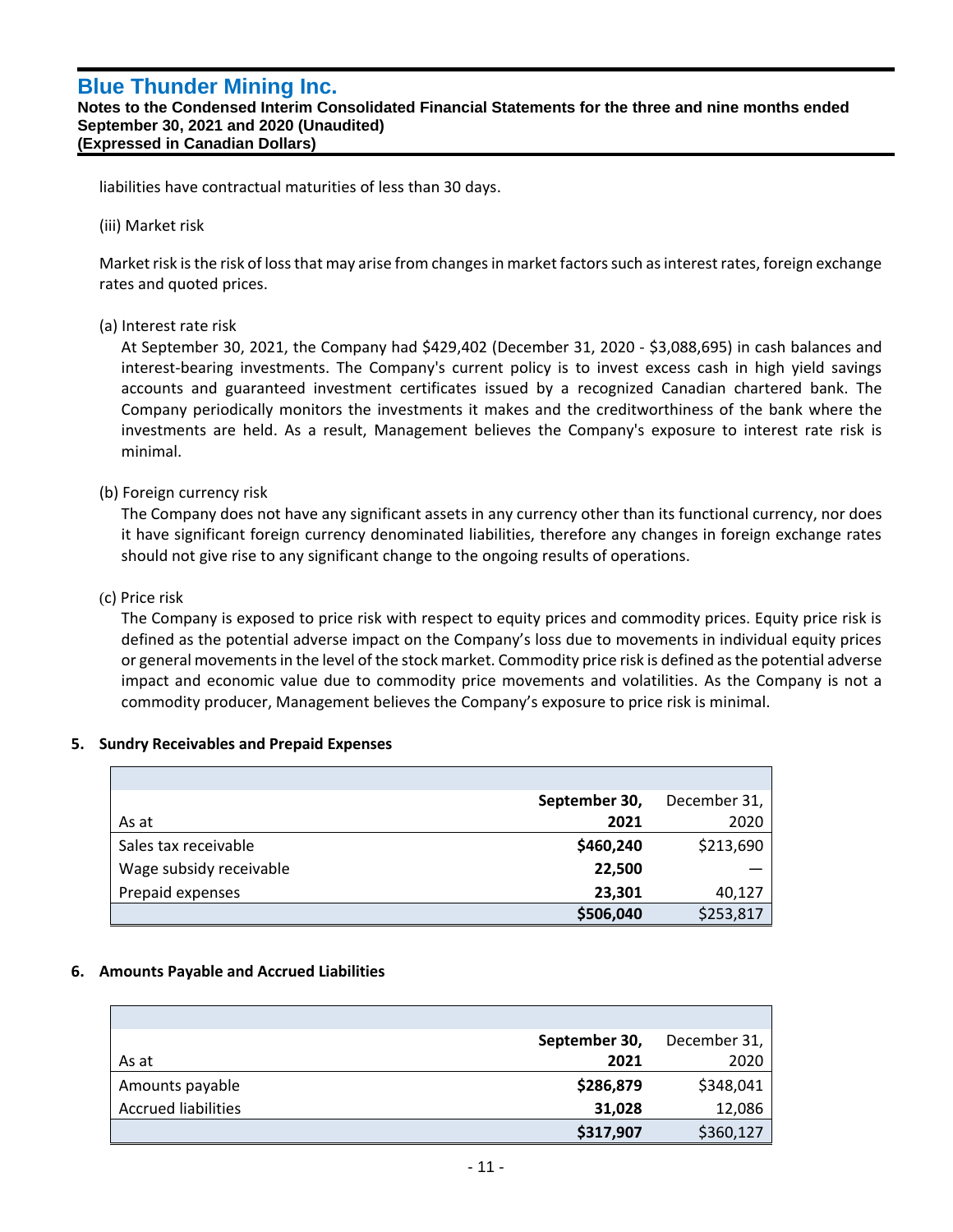#### **Notes to the Condensed Interim Consolidated Financial Statements for the three and nine months ended September 30, 2021 and 2020 (Unaudited) (Expressed in Canadian Dollars)**

## **7. Capital Risk Management**

`

The Company manages its capital with the following objectives:

- to ensure sufficient financial flexibility to achieve the ongoing business objectives including funding of future growth opportunities, and pursuit of accretive acquisitions; and
- to maximize shareholder return.

The Company monitors its capital structure and makes adjustments to it according to market conditions in an effort to meet its objectives given the current outlook of the business and industry in general. The Company manages its capital structure by issuing new shares, adjusting capital spending, or disposing assets. The capital structure is reviewed by Management and the Board of Directors on an ongoing basis. The Company's ability to continue to carry out its planned exploration activities is uncertain and dependent upon securing additional financing.

The Company considers its capital to be comprised of share capital, warrants reserve, contributed surplus and accumulated deficit, which at September 30, 2021 totaled \$1,369,208 (December 31, 2020 - \$3,277,685).

The Company manages capital through its financial and operational forecasting processes. The Company reviews its working capital and forecasts its future cash flows based on operating expenditures, and other investing and financing activities. The forecast is updated based on activities related to its mineral properties. The Company's capital management objectives, policies and processes have remained significantly unchanged during the three and nine months ended September 30, 2021 and 2020.

The Company is not subject to any capital requirements imposed by a lending institution or regulatory body, other than of the TSXV which requires adequate working capital or financial resources of the greater of (i) \$50,000 and (ii) an amount required in order to maintain operations and cover general and administrative expenses for a period of 6 months. As of September 30, 2021, the Company believes it is compliant with the policies of the TSXV.

# **8. Flow-Through Share Premium Liability**

The following is a continuity schedule of the liability of the flow-through share issuances:

| Balance, December 31, 2019                       | \$38,395   |
|--------------------------------------------------|------------|
| Liability incurred on flow-through shares issued | 1,075,070  |
| Flow-through share premium recognized            | (460, 788) |
| Balance, December 31, 2020                       | \$652,677  |
| Flow-through share premium recognized            | (486, 108) |
| Balance, September 30, 2021                      | \$166,569  |

The flow-through common shares (defined below) issued in the private placements completed during the year ended December 31, 2020 were issued at a premium to the estimated price of a regular common share, in recognition of the tax benefits accruing to subscribers. The flow-through share premium for these private placements was estimated to be \$1,075,070. The flow-through share premium is derecognized through income as the eligible expenditures are incurred.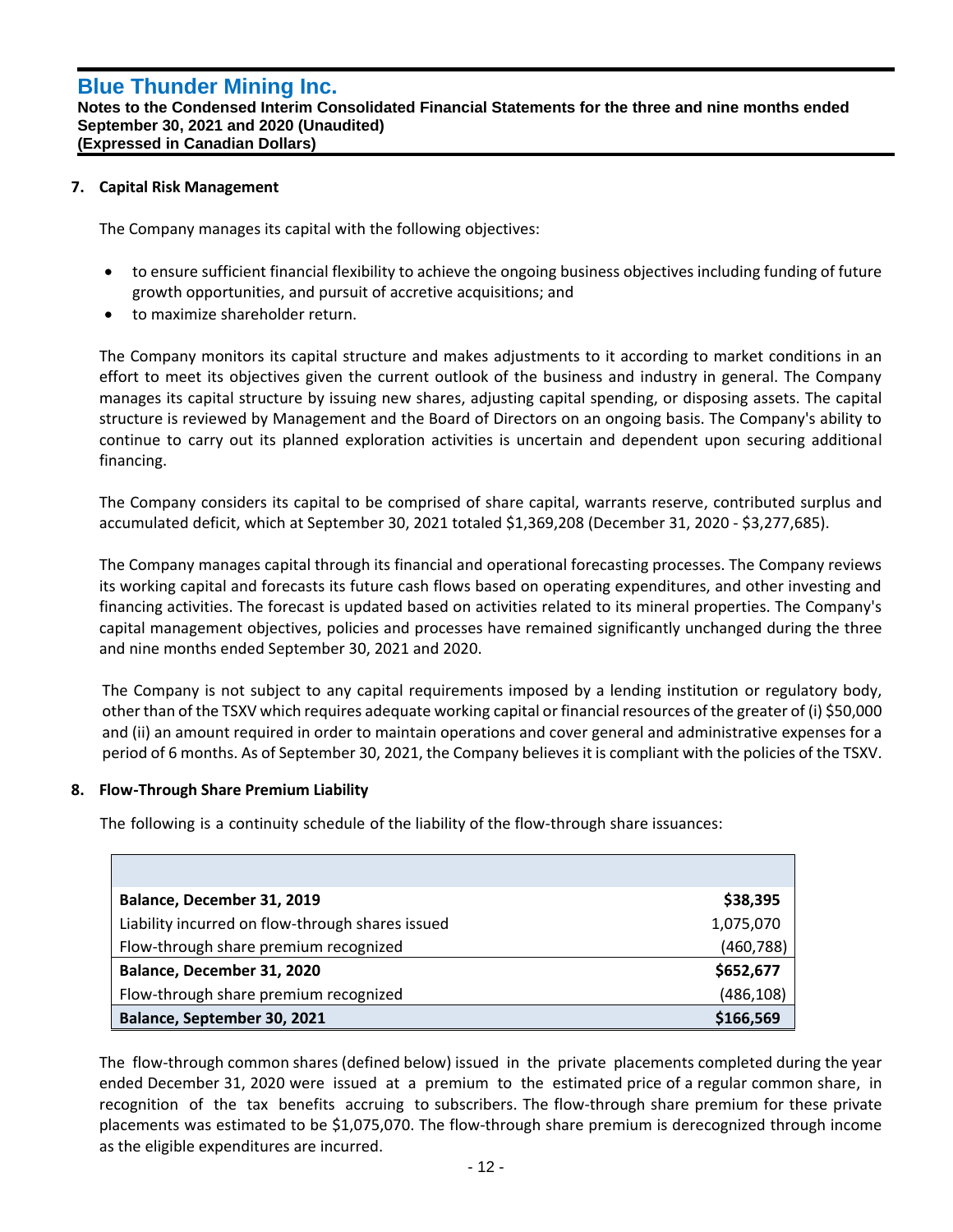#### **Notes to the Condensed Interim Consolidated Financial Statements for the three and nine months ended September 30, 2021 and 2020 (Unaudited) (Expressed in Canadian Dollars)**

# **9. Share Capital**

`

## a) Authorized share capital

The authorized share capital consists of an unlimited number of common shares. The common shares do not have a par value and all issued shares are fully paid. See note 1 for exchange ratio in connection with the BTM Transaction, which has been reflected in these Interim Financial Statements.

#### b) Common shares issued

The following table represents the changes to share capital during the year ended December 31, 2020 and the nine months ended September 30, 2021:

|                                                         | Number of            |               |
|---------------------------------------------------------|----------------------|---------------|
|                                                         | <b>Common Shares</b> | <b>Amount</b> |
| Balance, December 31, 2019                              | 38,846,840           | \$1,109,699   |
| Private placements (c)(ii, vii, viii, x)                | 44,371,902           | 4,951,947     |
| Less share issue costs                                  |                      | (552, 652)    |
| Warrants issued (c)(ii, vii, viii, x)                   |                      | (360, 584)    |
| Flow-through share premium (note 8)                     |                      | (1,075,070)   |
| Shares issued for qualifying transaction (c)(iii)       | 9,604,068            | 1,062,444     |
| Shares issued as consideration (c)(iv)                  | 1,150,307            | 150,000       |
| Shares issued for property acquisition $(c)(v, ix)$     | 4,614,436            | 438,871       |
| Shares issued for data purchase agreement (c)(vi)       | 3,200,000            | 320,000       |
| Shares issued for the exercise of stock options (c)(i)  | 818,851              | 74,034        |
| Balance, December 31, 2020                              | 102,606,404          | \$6,118,689   |
| Shares issued for property acquisition (d)(i)           | 200,000              | 10,000        |
| Shares issued for the exercise of stock options (d)(ii) | 1,000                | 164           |
| Balance, September 30, 2021                             | 102,807,404          | \$6,128,853   |

- c) During the year ended December 31, 2020**:**
- i. On January 9, 2020, 319,486 BTMC stock options were exercised for proceeds of \$11,900. The fair value of \$16,499 assigned to these options was added to share capital.

On April 23, 2020, 499,365 BTMI options were exercised for proceeds of \$19,975. A fair value assigned to these options of \$25,710 was added to share capital

ii. On January 10, 2020, BTMC completed a non-brokered private placement financing of 1,919,603 units of BTMC ("2020 January HD Units") at a price of \$0.13, for proceeds of \$250,235. Each 2020 January HD Unit consists of one common share and one-half of one common share purchase warrant. Each full warrant entitles the holder to acquire one common share of BTMC for 18 months, at a price of \$0.1676. In connection with the January HD financing, BTMC issued 134,372 broker warrants having the same terms as the warrants issued as part of HD Units.

Using the Black-Scholes option pricing model, a fair value of the \$37,329 was assigned to the 959,802 warrants, and \$5,276 was assigned to the 134,372 broker warrants, using the following assumptions: expected dividend yield of 0%; risk-free interest rate of 1.5%; volatility of 100% and an expected life of 18 months. Volatility was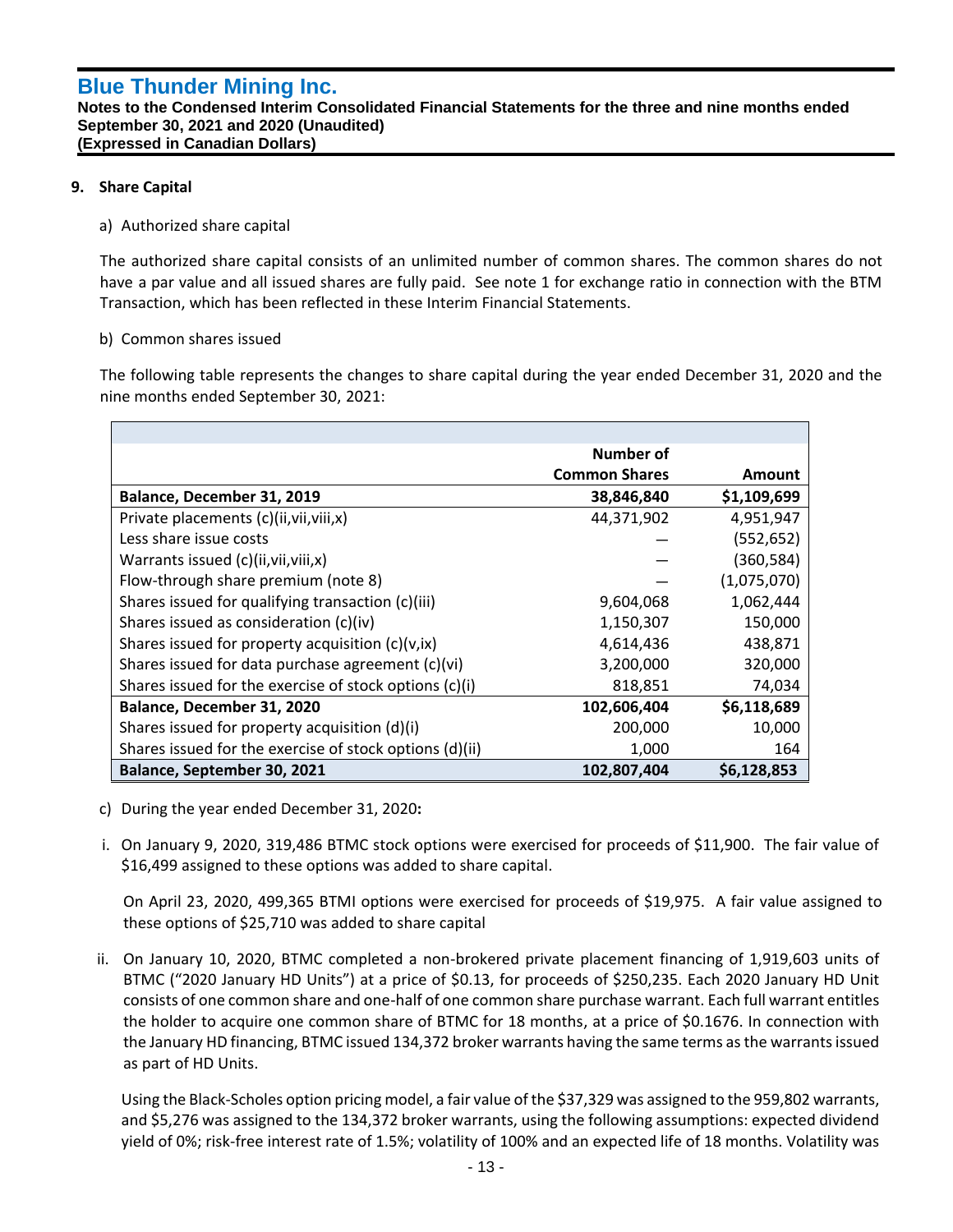`

**Notes to the Condensed Interim Consolidated Financial Statements for the three and nine months ended September 30, 2021 and 2020 (Unaudited) (Expressed in Canadian Dollars)**

estimated based on the percentage used by similar mineral exploration companies.

- iii. On February 12, 2020, the BTM Transaction closed. Each BTMC share was exchanged for 26.8476 common shares of BTMI. Each share of Platform Eight share was exchanged for one common share of BTMI. See notes 1 and 17 – *Qualifying Transaction.*
- iv. On February 14, 2020, the Company issued 1,150,307 common shares valued at \$150,000 as consideration for the acquisition of certain exploration and evaluation assets. The shares are valued at the quoted market price at the time of issue. See note 13 – *Exploration and Evaluation Assets*.
- v. On May 1, 2020, the Company issued 4,514,436 shares valued at \$428,871 to O3 Mining Inc. in consideration for the purchase of the Fancamp and Embry properties. See note 13 (v) – *Exploration and Evaluation Assets.*
- vi. On June 17, 2020, the Company issued 3,200,000 shares to Honey Badger Exploration Inc. for the purchase of strategic exploration data related to the Company's Muus-Principal, Muus-Extension, Muus-S-Fold, Muus-Tectonic, Muus-East and Nisk properties. The shares were valued at \$320,000 based on the quoted market price of the Company's shares at the time of issue.
- vii. On June 30, 2020, BTMI completed a non-brokered private placement financing of 7,834,573 flow-through shares of BTMI at a price of \$0.11 per share, for gross proceeds of \$861,803, 2,627,660 charity flow-through units of BTMI ("Charity Flow-Through Units") at a price of \$0.17 per unit, for gross proceeds of \$446,702, and 6,750,000 non-flow-through units of BTMI ("HD June Units") at a price of \$0.10 per unit, for gross proceeds of \$675,000.

Each HD June Unit consists of one common share of BTMI and one-half of one common share purchase warrant. Each warrant entitles the holder to acquire one common share of BTMI for 24 months at a price of \$0.15. Each Charity Flow-Through Unit shall consist of one Flow-Through Share issued as part of a charity arrangement and one-half of one common share purchase warrant. Each warrant will be exercisable by the holder to acquire one common share for 24 months at a price of \$0.15 following the closing of the Offering.

In connection with this financing, BTMI also issued 1,069,756 broker warrants entitling the holder to acquire one common share of BTMI for 24 months at a price of \$0.10. The fair value assigned to these warrants was \$245,267 and \$55,958 respectively.

Using the Black-Scholes option pricing model, a fair value of \$245,267 was assigned to the 4,688,830 warrants and a fair value of \$55,958 was assigned to 1,069,756 broker warrants, using following assumptions: share price of \$0.10; expected dividend yield of 0%; risk-free interest rate of 0.5%; volatility of 100% and an expected life of 24 months. Volatility was estimated based on the percentage used by similar mineral exploration companies.

viii. On July 15, 2020, BTMI completed the second tranche of a non-brokered private placement financing of 3,120,000 non-flow through units of BTMI ("2020 July HD Units") at a price of \$0.10 per unit for gross proceeds of \$312,000.

Each 2020 July HD Unit consists of one common share of BTMI and one-half of one common share purchase warrant. Each warrant entitles the holder to acquire one common share of BTMI for 24 months at a price of \$0.15. In connection with the 2020 July HD financing, BTMI issued 176,400 broker warrants entitling the holder to acquire one common share of BTMI for 24 months at a price of \$0.10.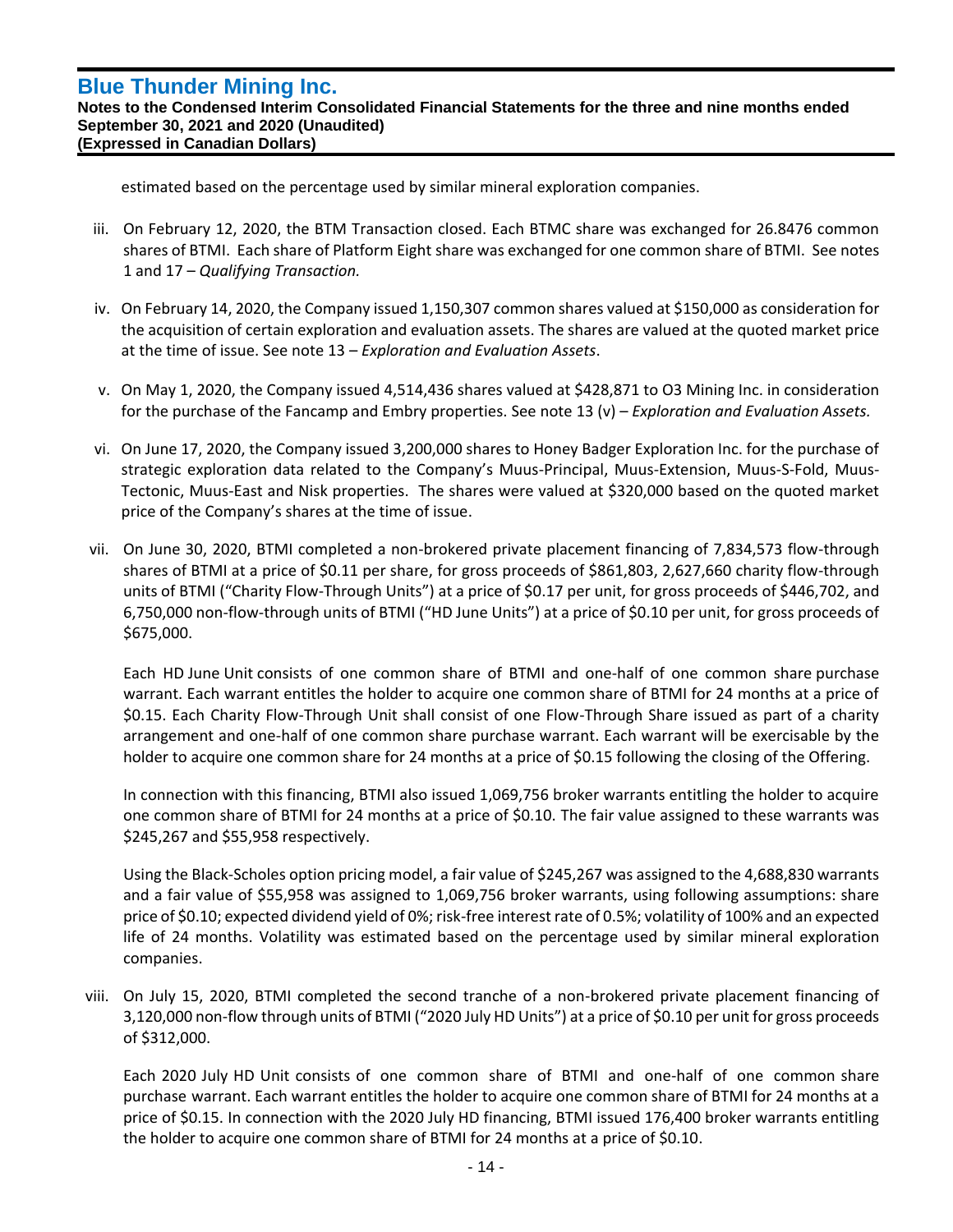`

#### **Notes to the Condensed Interim Consolidated Financial Statements for the three and nine months ended September 30, 2021 and 2020 (Unaudited) (Expressed in Canadian Dollars)**

Using the Black-Scholes option pricing model, a fair value of \$66,341 was assigned to the 1,560,000 warrants and a fair value of \$9,227 was assigned to the 176,400 broker warrants, using the following assumptions: expected dividend yield of 0%; risk-free interest rate of 0.5%; volatility of 100% and an expected life of 24 months. Volatility was estimated based on the percentage used by similar mineral exploration companies.

- ix. On November 12, 2020, BTMI issued 100,000 shares valued at \$10,000 as consideration for the purchase of certain mining claims (see note 13 (vi) – *Exploration and Evaluation Assets*). The share value is based on the quoted market price of the Company's shares at the time of issue.
- x. On December 10, 2020, BTMI completed a non-brokered private placement financing of 19,420,066 flowthrough shares of BTMI at a price of \$0.11 per share for gross proceeds of \$2,136,207 and 2,700,000 nonflow-through units of BTMI ("2020 December HD Units") at a price of \$0.10 per unit for gross proceeds of \$270,000. Directors and officers subscribed for 1,800,000 2020 December HD units for gross proceeds of \$180,000.

Each 2020 December HD Unit consists of one common share of BTMI and one-half of one common share purchase warrant. Each warrant entitles the holder to acquire one common share of BTMI for 24 months at a price of \$0.15.

In connection with this financing, BTMI issued 1,520,405 broker warrants entitling the holder to acquire one common share of BTMI for 24 months at a price of \$0.11.

Using the Black-Scholes option pricing model, a fair value of \$57,514 was assigned to the 1,350,000 warrants, and a fair value of \$76,164 was assigned to the 1,520,405 broker warrants using the following assumptions: expected dividend yield of 0%; risk-free interest rate of 0.7%; volatility of 100% and an expected life of 24 months. Volatility was estimated based on the percentage used by similar mineral exploration companies.

- d) During the period ended September 30, 2021:
- i. On May 7, 2021, the Company issued 200,000 common shares valued at \$10,000 as consideration for the acquisition of certain exploration and evaluation assets. The shares are valued at the quoted market price at the time of issue. See note 13 – *Exploration and Evaluation Assets*.
- ii. On July 9, 2021, 1,000 options were exercised for proceeds of \$100. The fair value of \$64 assigned to these options was added to share capital.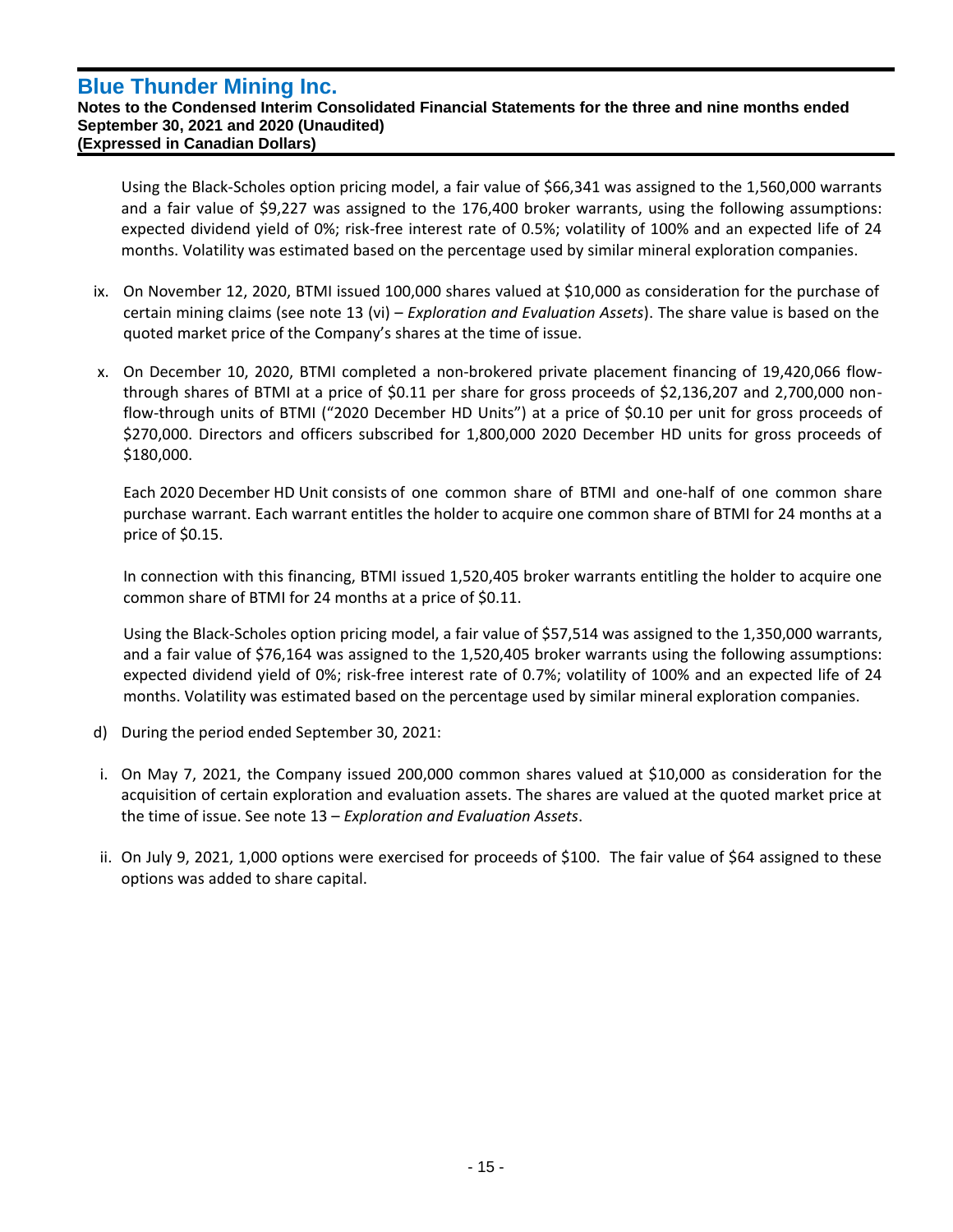## **Notes to the Condensed Interim Consolidated Financial Statements for the three and nine months ended September 30, 2021 and 2020 (Unaudited) (Expressed in Canadian Dollars)**

## **10. Warrants**

`

The following table reflects the warrants activity during the year ended December 31, 2020, and the nine months ended September 30, 2021:

|                                            | Number of<br><b>Warrants</b> | Fair value on the<br>date of issuance |
|--------------------------------------------|------------------------------|---------------------------------------|
| Balance, December 31, 2019                 | 3,944,664                    | \$145,075                             |
| Issued (note $9(c)$ (ii, vii, viii, x))    | 11,459,565                   | 507,207                               |
| Issued on qualifying transaction (note 17) | 214,162                      | 10,972                                |
| Expired                                    | (2,237,048)                  | (80, 317)                             |
| Balance, December 31, 2020                 | 13,381,343                   | \$582,937                             |
| Expired                                    | (3,015,952)                  | (118,335)                             |
| Balance, September 30, 2021                | 10,365,391                   | \$464,602                             |

The following table reflects the warrants issued and outstanding as of September 30, 2021:

|                       |                           | <b>Weighted Average</b><br>Remaining |                    |
|-----------------------|---------------------------|--------------------------------------|--------------------|
|                       | <b>Number of Warrants</b> | <b>Contractual Life -</b>            |                    |
| <b>Exercise Price</b> | Outstanding               | Years                                | <b>Expiry Date</b> |
| \$0.1000              | 1,069,756                 | 0.75                                 | June 30, 2022      |
| \$0.1500              | 4,688,830                 | 0.75                                 | June 30, 2022      |
| \$0.1000              | 176,400                   | 0.79                                 | July 15, 2022      |
| \$0.1500              | 1,560,000                 | 0.79                                 | July 15, 2022      |
| \$0.1100              | 1,520,405                 | 1.19                                 | December 10, 2022  |
| \$0.1500              | 1,350,000                 | 1.19                                 | December 10, 2022  |
| \$0.1381              | 10,365,391                | 0.88                                 |                    |

The weighted average exercise price at September 30, 2021 is \$0.1381 (December 31, 2020 - \$0.1448). The weighted average remaining life at September 30, 2021 is 0.88 years (December 31, 2020 – 1.59 years).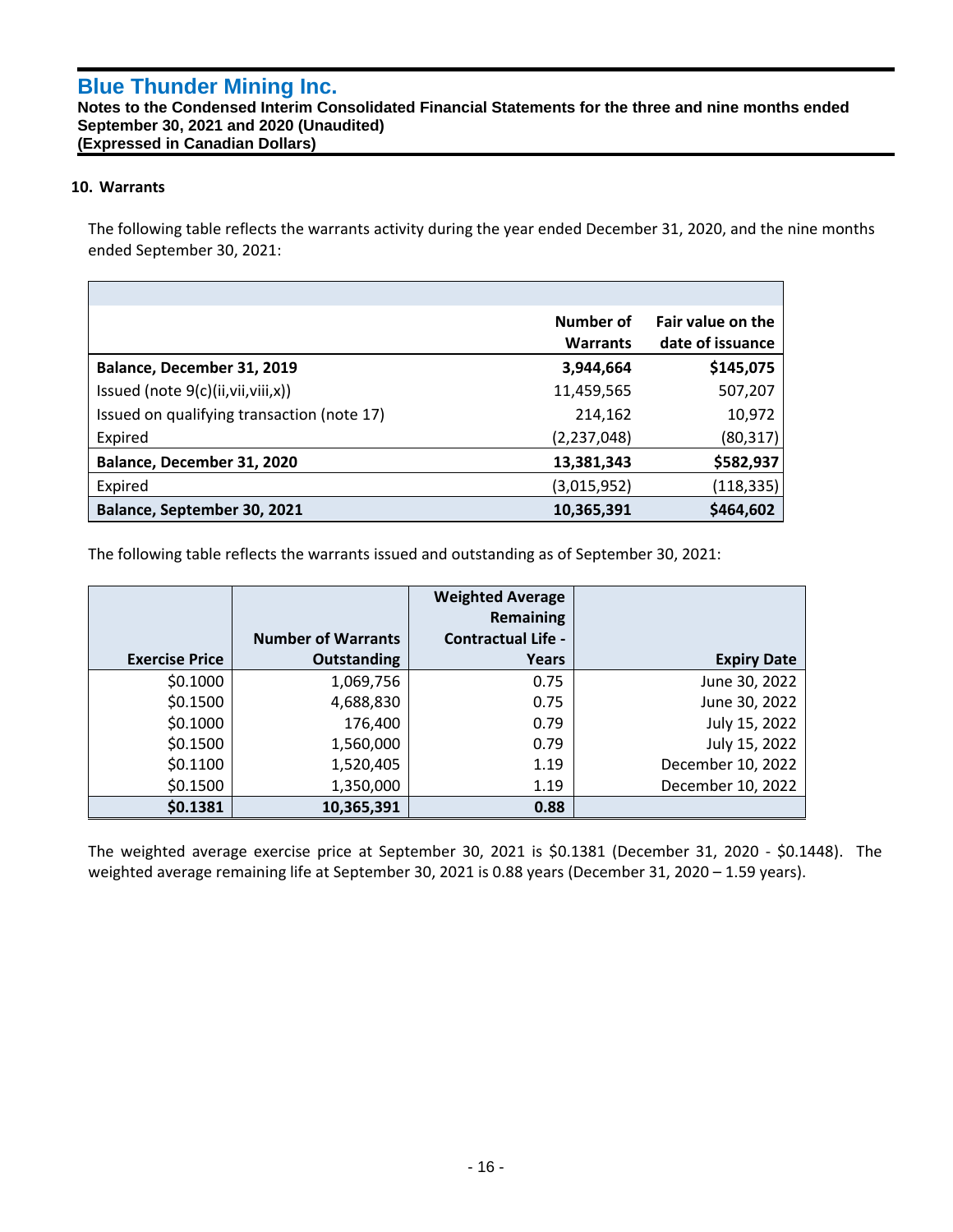#### **Notes to the Condensed Interim Consolidated Financial Statements for the three and nine months ended September 30, 2021 and 2020 (Unaudited) (Expressed in Canadian Dollars)**

# **11. Stock Options**

`

The following table reflects the options activity during the year ended December 31, 2020, and the period ended September 30, 2021:

|                                             |                          | <b>Weighted Average</b> |
|---------------------------------------------|--------------------------|-------------------------|
|                                             | <b>Number of Options</b> | <b>Exercise Price</b>   |
| Balance, December 31, 2019                  | 4,564,090                | \$0.04                  |
| Granted (i) to (iv)                         | 2,935,000                | 0.12                    |
| Granted on qualifying transaction (note 17) | 600,000                  | 0.10                    |
| Exercised                                   | (818, 851)               | 0.04                    |
| Balance, December 31, 2020                  | 7,280,239                | \$0.08                  |
| Granted (v, vi, viii, ix)                   | 1,685,000                | 0.09                    |
| Exercised                                   | (1,000)                  | 0.10                    |
| Balance, September 30, 2021                 | 8,964,239                | \$0.08                  |

- i. On April 23, 2020, the Company granted 620,000 five-year stock options to certain officers and a director of the Company with an exercise price of \$0.08. The options vest one-half on the date of grant and one-half on the sixmonth anniversary of the date of grant. The fair value of these options was estimated on the date of grant using the Black-Scholes option pricing model with the following assumptions: expected dividend yield of 0%; risk-free rate interest rate of 0.6%; and expected volatility of 100%. The fair value assigned to these options was \$37,200.
- ii. On July 27, 2020, the Company granted 380,000 five-year stock options to a director of the Company with an exercise price of \$0.10. These options vest one-half on the date of grant and one-half on the six-month anniversary of the date of grant. The fair value of these options was estimated on the date of grant using the Black-Scholes option pricing model with the following assumptions: expected dividend yield of 0%; risk-free rate interest rate of 0.26%; and expected volatility of 100%. The fair value assigned to these options was \$28,500.
- iii. On July 28, 2020, the Company granted 160,000 five-year stock options to a director of the Company with an exercise price of \$0.115. These options vest one-half on the date of grant and one-half on the six-month anniversary of the date of grant. The fair value of these options was estimated on the date of grant using the Black-Scholes option pricing model with the following assumptions: expected dividend yield of 0%; risk-free rate interest rate of 0.26% and expected volatility of 100%. The fair value assigned to these options was \$13,600.
- iv. On August 6, 2020, the Company granted 1,775,000 five-year stock options to certain officers, directors, agents and consultants of the Company with an exercise price of \$0.14. These options vest one-half on the date of grant and one-half on the six-month anniversary of the date of grant. The fair value of these options was estimated on the date of grant using the Black-Scholes option pricing model with the following assumptions: expected dividend yield of 0%; risk-free rate interest rate of 0.26% and expected volatility of 100%. The fair value assigned to these options was \$186,375.
- v. On January 28, 2021, 250,000 stock options were granted to a recently appointed director of the Company at an exercise price of \$0.10 per share, expiring on January 27, 2026. The options vest as to one-half on the date of grant, and one-half on the first anniversary of the date of grant. The fair value of these options was estimated on the date of grant using the Black-Scholes option pricing model with the following assumptions: expected dividend yield of 0%; risk-free rate interest rate of 0.41% and expected volatility of 155%. The fair value assigned to these options was \$19,368.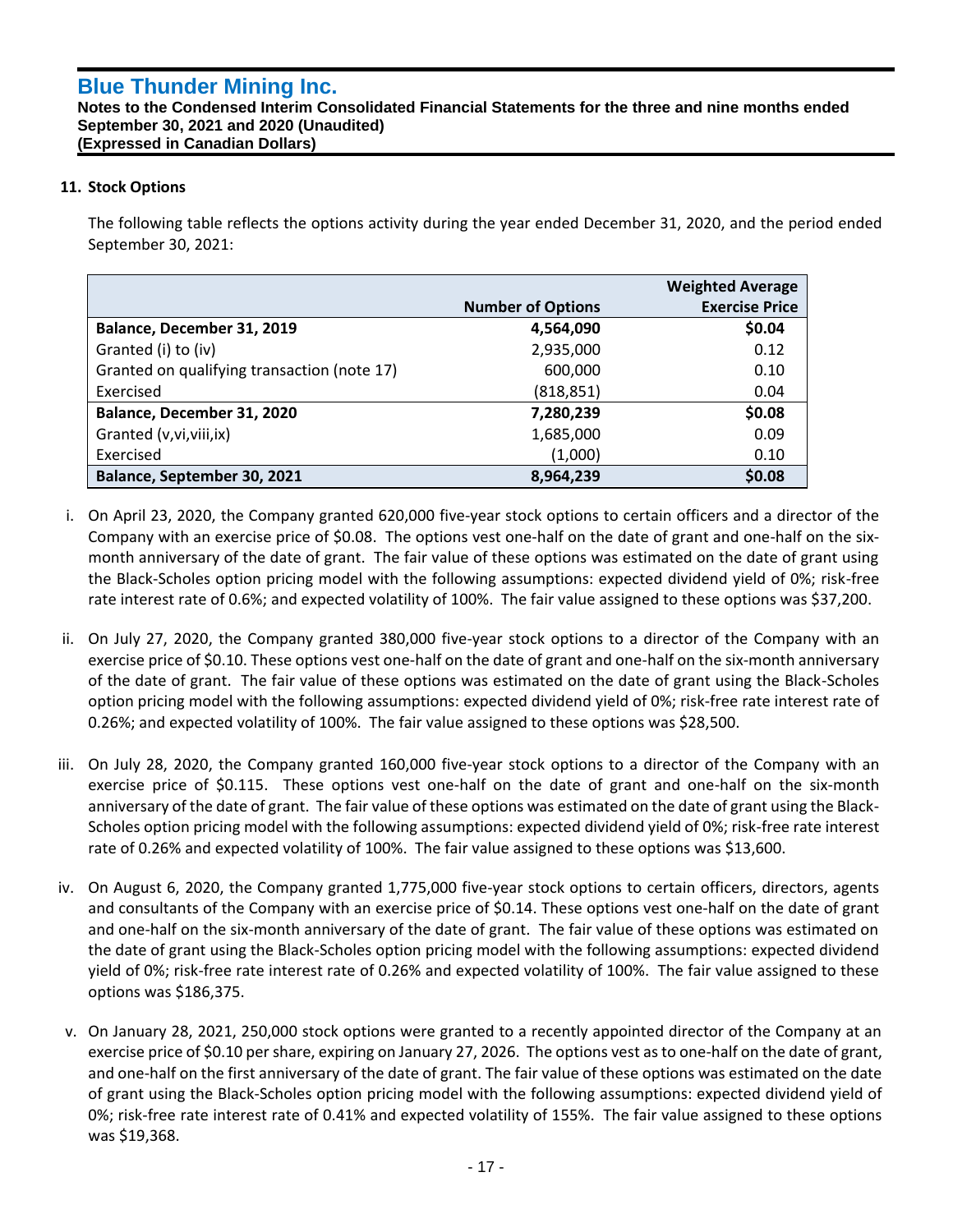`

**Notes to the Condensed Interim Consolidated Financial Statements for the three and nine months ended September 30, 2021 and 2020 (Unaudited) (Expressed in Canadian Dollars)**

- vi. On March 18, 2021, 285,000 stock options were granted to consultants of the Company at an exercise price of \$0.10 per share, expiring on March 18, 2026. Of the options granted, 35,000 vest as to one-half on the date of grant, and one-half on the first anniversary of the date of grant. The remaining 250,000 options vest as to one quarter every three months beginning on June 18, 2021. The fair value of these options was estimated on the date of grant using the Black-Scholes option pricing model with the following assumptions: expected dividend yield of 0%; risk-free rate interest rate of 1.01% and expected volatility of 135%. The fair value assigned to these options was \$18,198.
- vii. On June 2, 2021, 250,000 stock options were granted to an officer of the Company at an exercise price of \$0.055 per share, expiring on June 2, 2026. The options vest as to one-half on the date of grant, and one-half on the sixmonth anniversary of the date of grant. The fair value of these options was estimated on the date of grant using the Black-Scholes option pricing model with the following assumptions: expected dividend yield of 0%; risk-free rate interest rate of 0.90% and expected volatility of 118%. The fair value assigned to these options was \$10,119.
- viii. On July 7, 2021, the Company's Board of Directors granted 500,000 stock options to an officer of the Company at an exercise price of \$0.05 per share, expiring on July 7, 2026. The options vest as to one half on the date of grant, and one half on the first anniversary of the date of grant. The fair value of these options was estimated on the date of grant using the Black-Scholes option pricing model with the following assumptions: expected dividend yield of 0%; risk-free rate interest rate of 0.93% and expected volatility of 118%. The fair value assigned to these options was \$20,390.
- ix. On September 27, 2021, the Company's Board of Directors granted 400,000 stock options to consultants of the Company at an exercise price of \$0.04 per share, expiring on September 27, 2023. The options vest as to one quarter every three months, starting three months from the date of grant. The fair value of these options was estimated on the date of grant using the Black-Scholes option pricing model with the following assumptions: expected dividend yield of 0%; risk-free rate interest rate of 0.50% and expected volatility of 137%. The fair value assigned to these options was \$17,763.
- x. For the three months ended September 30, 2021, the impact on the statement of loss and other comprehensive loss was an aggregate expense of \$23,779 (2020 - \$149,492) for options that vested during the period. For the nine months ended September 30, 2021, the impact on the statement of loss and other comprehensive loss was an aggregate expense of \$58,134 (2020 - \$175,041) for options that vested during the period. The weighted average remaining life at September 30, 2021 is 4.88 years (December 31, 2020 – 5.7 years). At September 30, 2021, 8,046,739 options were exercisable.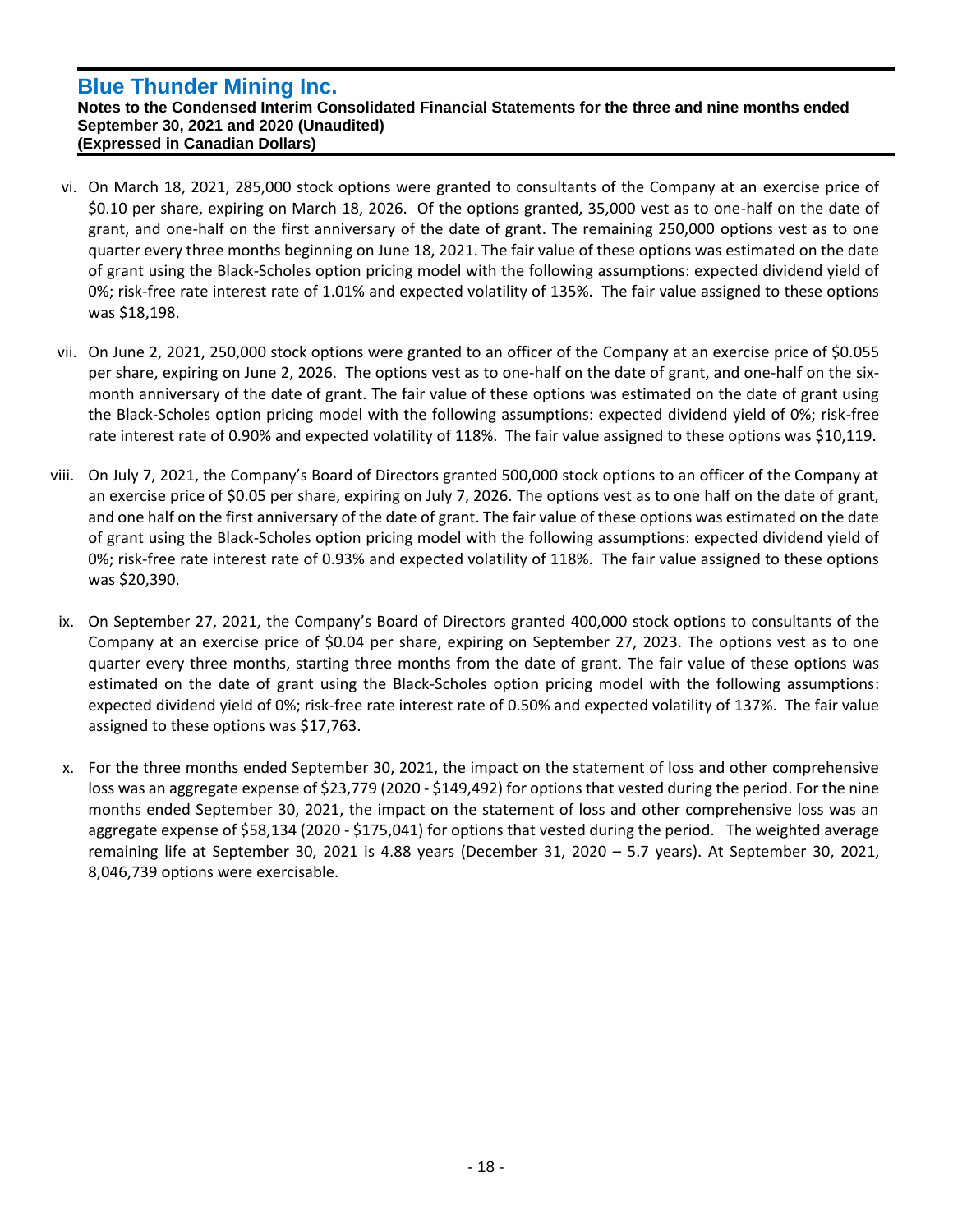`

**Notes to the Condensed Interim Consolidated Financial Statements for the three and nine months ended September 30, 2021 and 2020 (Unaudited) (Expressed in Canadian Dollars)**

**Exercise Number of Options Outstanding Weighted Average Remaining Contractual Life - Years Number of Options Exercisable Expiry Date** \$0.10 600,000 1.37 600,000 February 12, 2023 \$0.04 400,000 1.99 — September 27, 2023 \$0.08 620,000 3.56 620,000 April 23, 2025 \$0.10 380,000 3.82 380,000 July 27, 2025 \$0.12 160,000 3.83 160,000 July 28, 2025 \$0.14 1,775,000 3.85 1,775,000 August 6, 2025 \$0.10 250,000 4.33 250,000 January 27, 2026 \$0.10 284,000 4.47 141,500 March 18, 2026 \$0.055 250,000 4.67 125,000 June 2, 2026 \$0.05 500,000 4.77 250,000 July 7, 2026 \$0.04 3,745,239 6.70 3,745,239 June 11, 2028 **8,964,239 8,046,739**

The following table reflects the issued and outstanding stock options at September 30, 2021:

# **12. Net Loss Per Share**

The calculation of basic and diluted loss per share for the three months ended September 30, 2021 was based on the loss attributable to common shareholders of \$597,421 (2020 – \$824,516) and the weighted average number of common shares outstanding of 102,807,317 (2020 – 79,877,642). The calculation of basic and diluted loss per share for the nine months ended September 30, 2021 was based on the loss attributable to common shareholders of \$1,919,476 (2020 – \$2,427,179) and the weighted average number of common shares outstanding of 102,714,404 (2020 – 60,750,336). Diluted loss per share for the periods ended September 30, 2021 and 2020 did not include the effect of stock options and warrants as they were anti-dilutive.

# **13. Exploration and Evaluation Assets**

| Balance, December 31, 2019                          | \$515,000 |
|-----------------------------------------------------|-----------|
| Acquisition of additional mining claims (v,vi)      | 432,977   |
| Balance, December 31, 2020                          | \$947,977 |
| Acquisition of additional mining claims (vii, viii) | 27,500    |
| Balance, September 30, 2021                         | \$975,477 |

i. On August 29, 2017, the Company entered into an agreement to acquire a 100% interest in the Muus-Principal property. The vendor will maintain a 2% net smelter return royalty on the property.

Under the terms of the agreement, the Company was required to make the following payments:

- \$150,000 in cash on the date of closing (paid);
- \$100,000 in cash on or before January 2, 2018 (paid);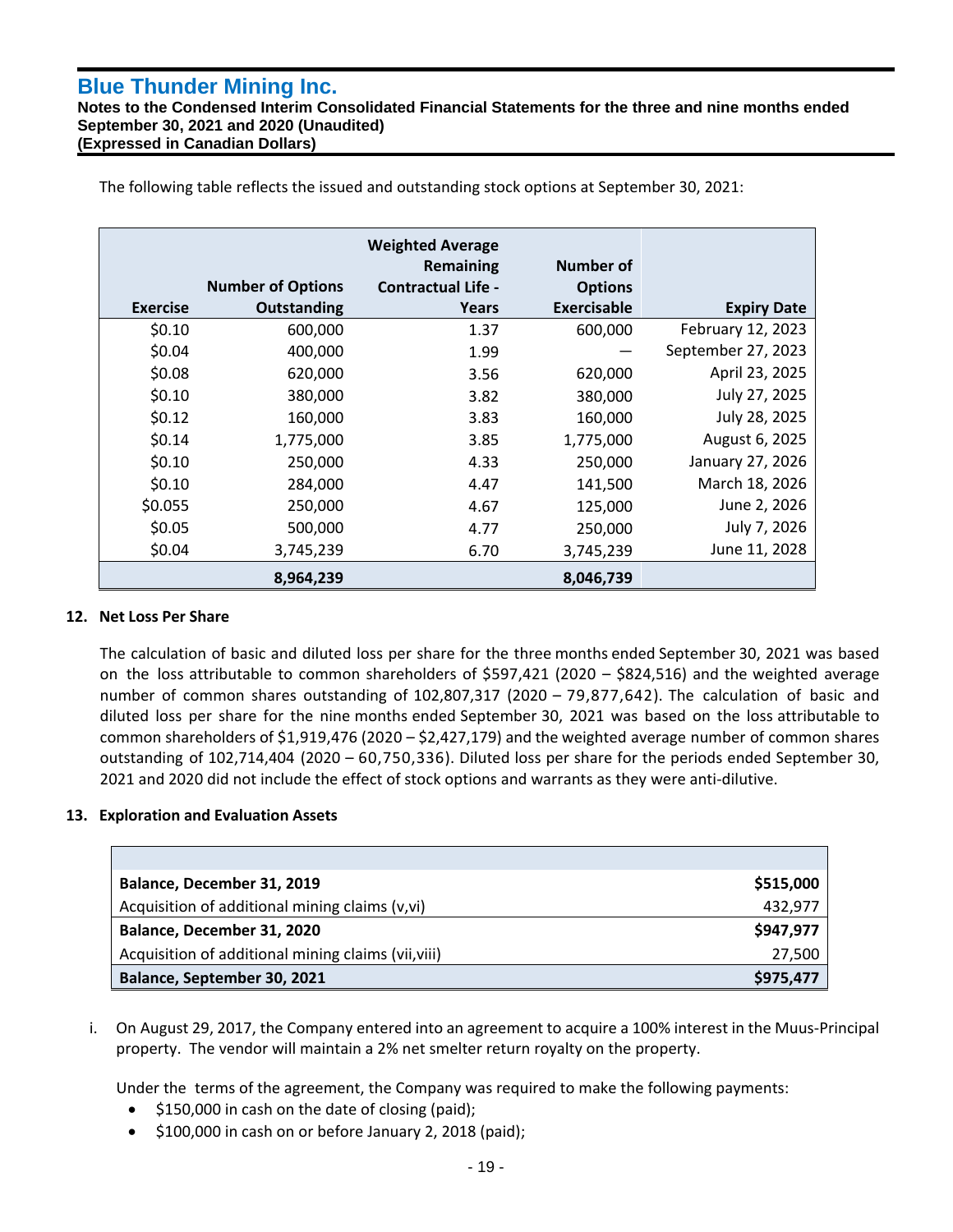`

#### **Notes to the Condensed Interim Consolidated Financial Statements for the three and nine months ended September 30, 2021 and 2020 (Unaudited) (Expressed in Canadian Dollars)**

- \$100,000 in shares at the time of listing on a recognized Canadian stock exchange at a price equal to the listing price of the shares (issued during the year ended December 31, 2020); and
- Finders' fees of \$30,000 were paid as part of this agreement during the year ended December 31, 2018.
- On May 21, 2018, the Company amended this agreement to include additional claims for consideration of \$5,000.
- ii. On February 15, 2019, the Company entered into an option agreement to acquire exclusive rights on certain claims in Québec (Muus-Tectonic Claims) for a period of 3 years. In order to obtain a 100% interest in the claims, the Company must pay \$270,000 over a three-year period (\$20,000 on signing (paid as at December 31, 2019), \$40,000 (paid during 2020), \$60,000 and \$150,000 on each of the first, second and third anniversaries of the effective date) and incur \$250,000 in expenditures on the claims over a three-year period (\$60,000, \$90,000 and \$100,000 on each of the first, second and third anniversaries of the effective date.) As per the terms of the option agreement, the Company exercised its option to defer the first-year exploration commitment for \$60,000 until the second anniversary, February 15, 2021. As of December 31, 2020, BTMI had incurred expenditures of \$52,372 on the Tectonic claims. In Q1 2021, the Company completed 10.5 line kilometers of ground geophysics (Induced Polarization/Resistivity) in the northwest sector of the Tectonic claims and claims management expenses, increasing the total incurred expenses to \$97,678 and fulfilling the first-year exploration commitment. Of this total, \$37,678 will be applied towards the second-year exploration commitment. The vendor will maintain a 2% net smelter return of which 1% can be purchased for \$500,000 in the first five years and for \$2,000,000 thereafter.
- iii. On May 24, 2019, the Company entered into an agreement to acquire certain claims in Québec (Muus Extension – Jean Robert Claims). In order to obtain a 100% interest in the claims, the Company must pay \$30,000, of which \$15,000 was paid on signing, and \$15,000 was payable one year from the date of signing (paid in 2020). The Company must also issue \$50,000 in common shares upon the Company's listing on a stock exchange (issued during the year ended December 31, 2020). The vendor will maintain a 1% net smelter return of which 0.5% can be purchased for \$500,000 at any time.
- iv. On February 14, 2020, the Company issued 1,150,307 common shares valued at \$150,000 pursuant to option agreements on the Muus and Muus East Properties. The share value is based on the quoted market price of the Company's shares at the time of issue.
- v. On February 19, 2020, the Company signed a Letter of Intent ("LOI") with O3 Mining Inc. ("O3") to acquire a 100% interest in the Fancamp and Embry gold properties in Québec. A definitive agreement was signed on April 20, 2020, and the acquisition closed on May 1, 2020. As part of the closing terms, the Company issued 4,514,436 common shares to O3 and granted a 2% net smelter return royalty ("NSR") over the properties, of which 1% can be purchased for \$750,000 at any time. The Company also received \$16,159 to cover the spending requirements on the claims acquired.
- vi. On November 12, 2020, the Company announced the acquisition of additional claims through staking and land acquisitions, including claims contiguous to the Company's Muus and Nisk properties. In consideration for the claims, the Company issued 100,000 common shares valued at \$10,000, and paid \$10,265 in cash.
- vii. On February 12, 2021, the Company paid \$12,500 to acquire Lac Des Vents claims.
- viii. On April 26, 2021, the Company acquired a 100% interest in four mining claims from a private vendor that are contiguous with the southwestern part of the Muus Property and represent a land package of 224 hectares. The Company paid \$5,000 cash and issued 200,000 common shares valued at \$10,000. The share value is based on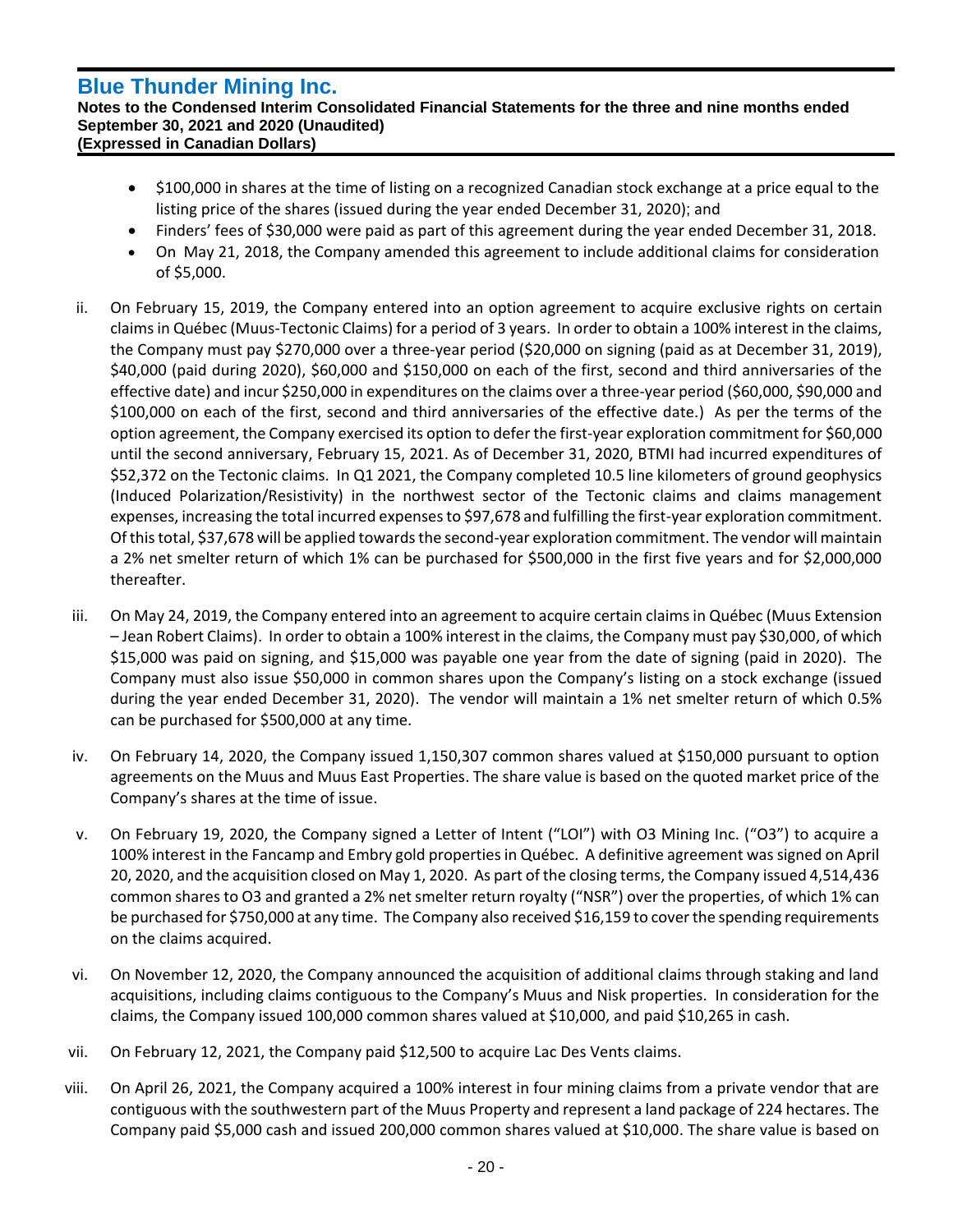`

#### **Notes to the Condensed Interim Consolidated Financial Statements for the three and nine months ended September 30, 2021 and 2020 (Unaudited) (Expressed in Canadian Dollars)**

the quoted market price of the Company's shares at the time of issue. The vendor will receive a 2% NSR, of which the Company can buy back 1% at any time for a payment of \$500,000. The shares are subject to a fourmonth hold period.

# **14. Exploration and evaluation expenditures**

|                                                                  | <b>Three Months</b> |           | <b>Nine Months</b> |             |
|------------------------------------------------------------------|---------------------|-----------|--------------------|-------------|
| Periods ended September 30,                                      | 2021                | 2020      | 2021               | 2020        |
| Geology/Field                                                    |                     |           |                    |             |
| Drilling (including supplies and logistics expenses)             | \$1,105             | \$218,369 | \$363,352          | \$218,369   |
| Assays                                                           | 80,944              | 22,668    | 346,507            | 48,474      |
| Consulting (contract geologists and other technical specialists) | 87,563              | 282,779   | 326,411            | 404,624     |
| Camp, field expenses (including geochemistry and geophysics)     | 107,720             | 96,400    | 306,506            | 496,400     |
| Claim maintenance                                                | 21,491              | 2,193     | 88,612             | 41,783      |
| Travel, transportation                                           | 22,572              | 20,682    | 44,097             | 20,682      |
| <b>Financial/Administrative Support</b>                          |                     |           |                    |             |
| Other (includes CSR, Environment, G&A, insurance, legal etc.)    | 130,624             | 24.205    | 285,655            | 24,205      |
|                                                                  | \$452.019           | \$667.296 | \$1,761,139        | \$1,254,537 |

#### **15. General and administrative expenses**

|                                    | <b>Three Months</b> |           | <b>Nine Months</b> |           |
|------------------------------------|---------------------|-----------|--------------------|-----------|
| Periods ended September 30,        | 2021                | 2020      | 2021               | 2020      |
| Management and consulting fees     | \$115,575           | \$69,900  | \$310,212          | \$192,901 |
| Office and general                 | 102,677             | 63,146    | 180,312            | 140,054   |
| <b>Professional fees</b>           | 19,554              | 34,600    | 65,894             | 204,912   |
| Share-based compensation (note 11) | 23,779              | 149,492   | 58,134             | 175,041   |
| Regulatory fees                    | 9,353               | 37,679    | 33,767             | 76,658    |
|                                    | \$270,938           | \$354,817 | \$648,319          | \$789,566 |

#### **16. Related Party Balances and Transactions**

Related parties as defined by IAS 24 - *Related Party Disclosures* include members of the Board of Directors, key management personnel, and any companies controlled by these individuals. Key management personnel include those persons having authority and responsibility for planning, directing, and controlling activities of the Company being directors and executive management, comprising of the Chief Executive Officer and the Chief Financial Officer.

The transactions noted below are in the normal course of business and are approved by the Board of Directors in adherence to conflict-of-interest laws and regulations.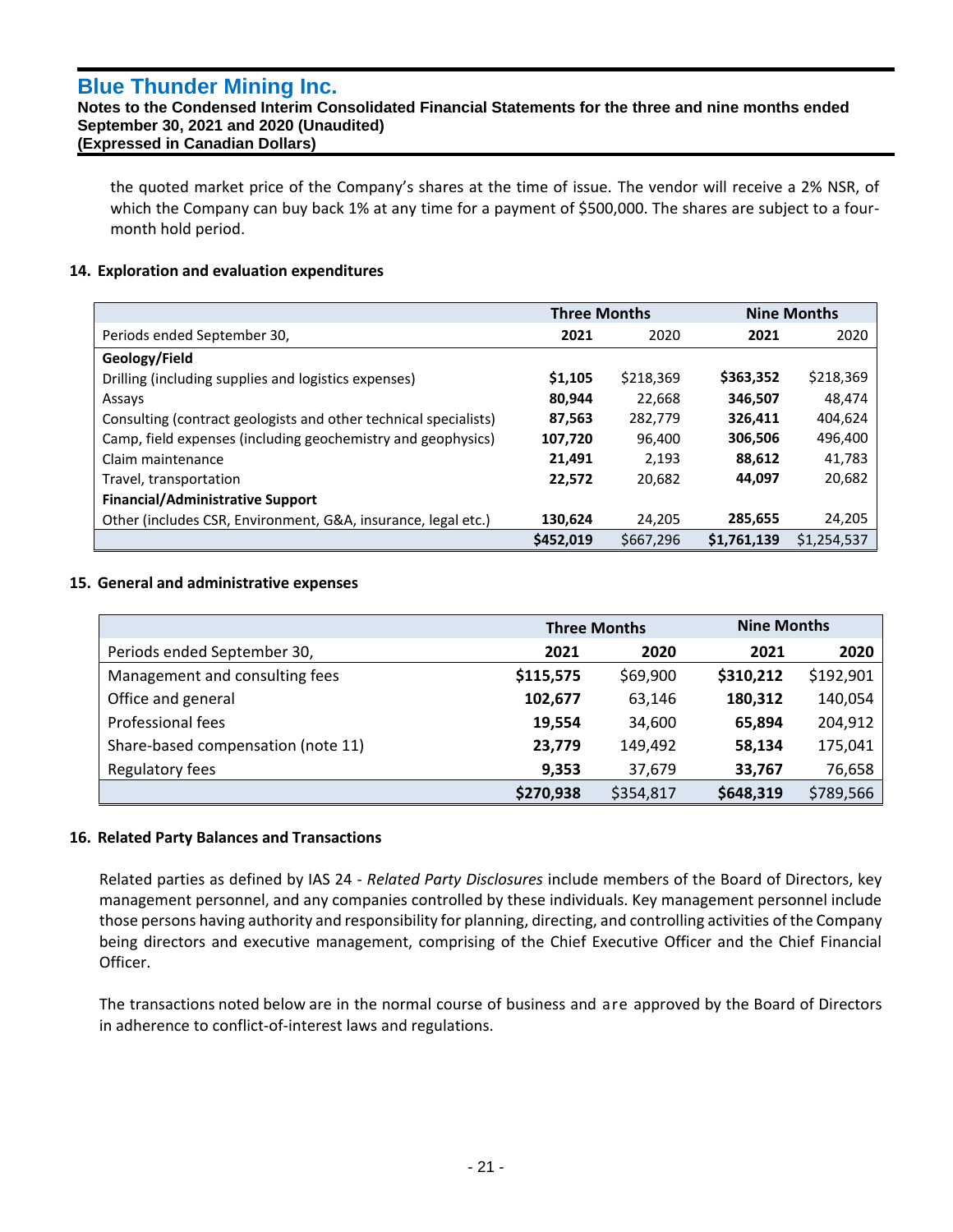`

**Notes to the Condensed Interim Consolidated Financial Statements for the three and nine months ended September 30, 2021 and 2020 (Unaudited) (Expressed in Canadian Dollars)**

Remuneration of directors and key management personnel of the Company was as follows:

|                                                           | Three months |           | Nine months |           |
|-----------------------------------------------------------|--------------|-----------|-------------|-----------|
| Periods ended September 30,                               | 2021         | 2020      | 2021        | 2020      |
| Consulting fees - general and administrative expenses     | \$115,575    | \$82,500  | \$300,212   | \$203,750 |
| Consulting fees - exploration and evaluation expenditures | 45.000       | 71.167    | 67.500      | 138,667   |
| Share-based compensation                                  | 22.997       | 149.492   | 49.772      | 175,041   |
|                                                           | \$183,571    | \$303,159 | \$417,483   | \$517,458 |

Consulting fees included in general and administrative expenses include amounts paid to Grove Corporate Services Ltd., a private company through which the services of the CFO and Corporate Secretary are provided.

At September 30, 2021, a total of \$105,849 (December 31, 2020 - \$51,982) is owed to officers, directors and companies controlled by officers and directors. These amounts are unsecured, non-interest-bearing, and with no fixed terms of repayment.

# **17. Qualifying Transaction**

The BTM Transaction has been recorded as an asset acquisition of the net assets of Platform Eight. In connection with the BTM Transaction, Platform Eight shareholders received one common share of BTMI for each common share of Platform Eight. As a result of the BTM Transaction BTMI issued 9,604,068 common shares valued at \$0.111 per share, totaling \$1,062,444 of consideration. Consideration for the BTM Transaction will also include the fair value of BTMI's replacement options and warrants which are valued at \$48,032 and \$10,972, respectively, based on the Black-Scholes pricing model with the following assumptions: share price of \$0.11 per common share, expected dividend yield of 0%, expected volatility of 100%, risk free rate of 1.5%, expected life of 4.28 years for the options and 1.28 years for the warrants. Upon completion of the BTM Transaction, existing shareholders of Blue Thunder and Platform Eight will own approximately 81.0% and 19.0% of the combined company respectively, on a basic shares outstanding basis.

The statements of financial position, loss and comprehensive loss, statements of changes in shareholder's equity and cash flows reflect the following qualifying transaction adjustments:

| <b>Purchase Price Consideration Paid</b>                               |             |
|------------------------------------------------------------------------|-------------|
| Estimated fair value of Platform Eight shares (i)                      | \$1,062,444 |
| Estimated fair value of Platform Eight options (ii)                    | 48,032      |
| Estimated fair value of Platform Eight warrants (iii)                  | 10,972      |
| <b>Total Consideration</b>                                             | \$1,121,448 |
|                                                                        |             |
| Net Assets Acquired                                                    |             |
| Cash                                                                   | 525,000     |
| Excess of purchase price over fair value of assets acquired (expensed) | \$596,448   |